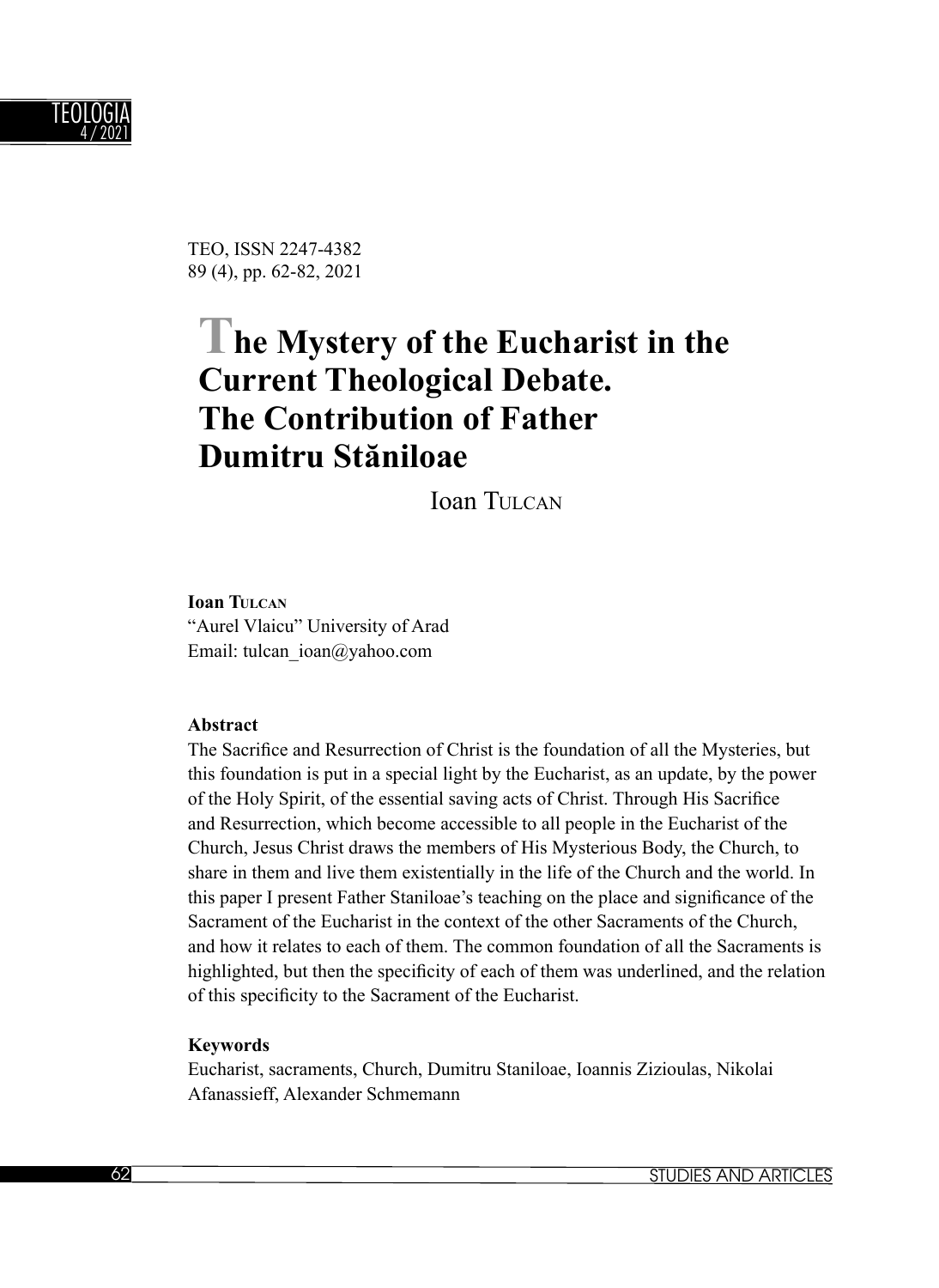

### **I. General considerations**

Jesus Christ ascended to heaven is present in His Church in many degrees and ways, but His most direct, complex, and powerful presence in the Church is through the Sacrament of the Holy Eucharist. Through this Sacrament Christ the Lord is present amid God's new people with His Body and Blood, which is offered to believers for the remission of sins and eternal life. The issue of teaching about the Eucharist has constantly attracted the attention of theologians and the Church to capture the most important aspects of this Sacrament for the lives of people and the world. In view of the depth of this work in the life of the Church, as well as its close connection with the whole economy of salvation, there were certain moments in theological debates when some coordinates of this Sacrament were unilaterally captured to the detriment of others, to outline a partially distorted picture of the Eucharist.

If we refer only to the last decades, we can see a certain effervescence of theological reflection on the implications of the Sacrament of the Eucharist in the life of the Church and of the faithful, on the one hand, but at the same time the impetus that these debates have received because of the ecumenical opening, by which the Churches have been animated in the past decades.

In the following we would like to capture some aspects and coordinates of the Eucharist in the recent theological debate, also based on the exceptional theological contribution of Father D. Stăniloae in this respect<sup>1</sup>. In order to highlight the delicate points of this Eucharistic debate, we consider it necessary to make some theological sketches with reference to the Sacrament of the Eucharist, in general, and its specifics in the thought of the mentioned Romanian theologian.

<sup>&</sup>lt;sup>1</sup> Among the most important contributions of the Romanian theologian on this subject we mention: "Sinteză ecleziologică"*,* in: *Studii Teologice*, VII (1955) 5-6, pp. 267- 284; "Autoritatea Bisericii"*,* in: *Studii Teologice*, XVI (1964) 3-4, pp. 183-215; "Din aspectul sacramental al Bisericii"*,* in: *Studii Teologice,* XVIII (1966) 9-10, pp. 531- 562; "Biserica universală și sobornicească"*,* in: *Ortodoxia*, XVIII (1966) 2, pp. 167- 198; "Teologia Euharistiei"*,* in: *Ortodoxia*, XXI (1969) 3, pp. 343-363; "Transparența Bisericii în viața sacramentală"*,* in: *Ortodoxia*, XXII (1970) 4, pp. 501- 516 ; "Sobornicitatea deschisă"*,* in: *Ortodoxia*, XXIII (1971) 2, pp. 165-180; "În problema intercomuniunii"*,* in: *Ortodoxia*, XXIII (1971) 4, pp. 561-584; *Teologia Dogmatică Ortodoxă,* ediția a III-a, Editura Institutului Biblic și de Misiune al Bisericii Ortodoxe Române, București 2003, vol. III, pp. 83-126.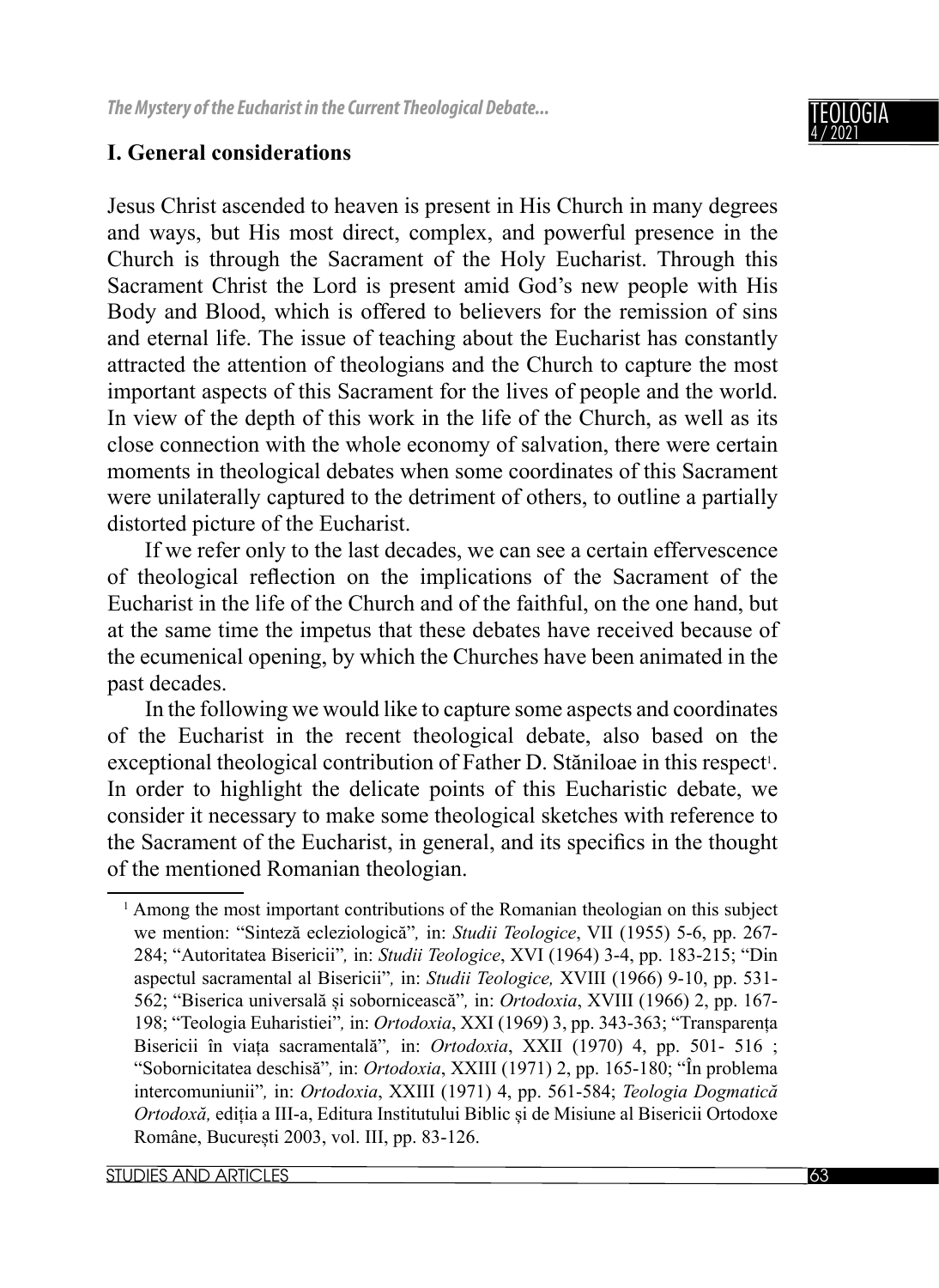

# **II. The place and importance of the Sacrament of the Eucharist in the context of the other Sacraments of the Church**

Through all the seven Sacraments of the Church, Christ shares His divine and eternal life with the members of His Body – the Church. Through each of them, Christ as their true Maker transmits states or stages of His perfection to those with whom He is united through His deified humanity. If in the other Sacraments Christ is present through His work, which He distributes to those who believe in Him, through the Eucharist Christ gives Himself with His Body and Blood, transforming the gifts of bread and wine brought by the faithful to the Liturgy, through the epiclesis of the Church. At the heart of all the Mysteries is the Cross and Resurrection of Christ. All the power of the Mysteries springs from the power of Christ's Sacrifice and Resurrection. Every Mystery inaugurates a direct, personal, and specific relationship of each believer with Christ. Among the Mysteries, the Eucharist represents the culmination, which crowns this relationship of the believer with Christ. Therefore, it is the coronation of the work of the Sacraments of Baptism and Anointing. "The Eucharist implies in it the power of full death over the separate existence of God, begun by Baptism and developed by Anointing"<sup>2</sup>. This is the deep theological reason the three Sacraments are performed together because their work is also a whole, which is an ascending dynamic. The Eucharist is also connected with the other Sacraments, reflecting rays of light, and meaning on the other sacramental acts as well. The Eucharist has a special connection with Confession, which in the practice of the Church precedes the reception of the Body and Blood of Christ in the Sacrament of the Eucharist, cleansing the soul of the believer for the worthy reception of the Eucharistic Christ. Not without importance in its specific work is the Eucharist in connection with the Sacrament of Marriage, which prepares the bride and groom so that they may sacrifice to one another by Christ's power of self-giving, who gave himself as a man to the Father, in full obedience to His will, by partaking with the crucified and risen Christ. Thus, the Christian bride and groom work for their own salvation in the Christian family, as they also become obedient to God and do His will, following the example of Christ, Who became obedient to the Father "unto death, even death on a cross" (Phil 2, 8) and they partake with. The Sacrament of the Priesthood

<sup>2</sup> D. STĂNILOAE, *Teologia Dogmatică Ortodoxă,* vol. III, p. 84.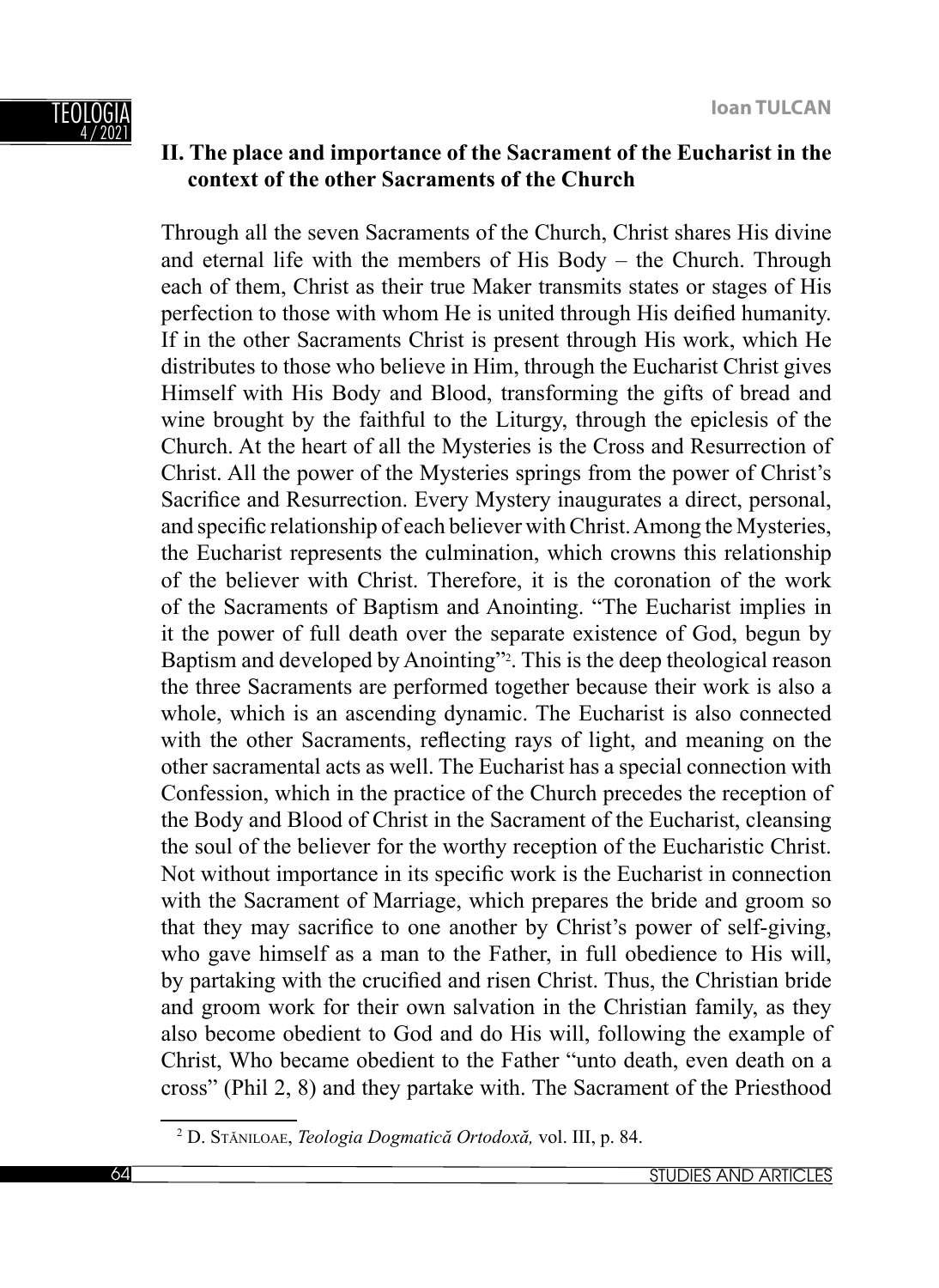highlights the specifics of Christ's work in His Church through those whom He consecrates, to be His visible organs: bishops and priests. They are urged, by the very act of ordination, to partake directly and personally in the saving work of Christ, the culmination of which was His sacrifice and resurrection, and which they perform and partake of in the Liturgy of the Church. In this way, the bearers of the sacramental priesthood of the Church through their own ministry need the power of Christ's sacrifice, which they receive through the Sacraments, to give themselves to Christ, through the power of the Holy Spirit, in a continuous obedience to God the Father and Christ – the Eternal Hierarch. They always receive new impulses in their priestly ministry, to bring those, they have in their pastorate in connection with this mysterious sacrifice of the Eucharist, to partake with, as a source of power and life, warmed by the rays of Resurrection.

The connection of the Eucharist is also evident with the Sacrament of the Holy Anointing, as the Sacrament of regaining physical and mental health. Through the Anointing, the believer acquires powers to be able to bear sufferings of all kinds more easily, but in this state new perspectives are opened to him on life and death, on health and disease. Therefore, the faithful confess and partake with in connection with the celebration of the Sacrament of the Holy Anointing, precisely to be able to receive the gifts of this Sacrament more directly and deeply for regaining health.

# **III. The Foundation of the Eucharist – The Sacrifice and Resurrection of Christ**

At the heart of all the Mysteries is the Sacrifice and Resurrection of Christ, because they share with the believers the new life of Christ, raised above evil and death. In other words, through the Mysteries believers receive the renewed, perfect, and deified humanity of Christ, beginning with all the states through which He passed His humanity, beginning with the Incarnation and all His other acts, components of the economy of human salvation. culminating in His Death and Resurrection. But these culminations of salvation are more prominent and obvious especially in the Eucharist, in the sense that through the Eucharist we partake of the Body and Blood of Christ, sacrificed and risen, and made actual by the power of the Holy Spirit in the Eucharist.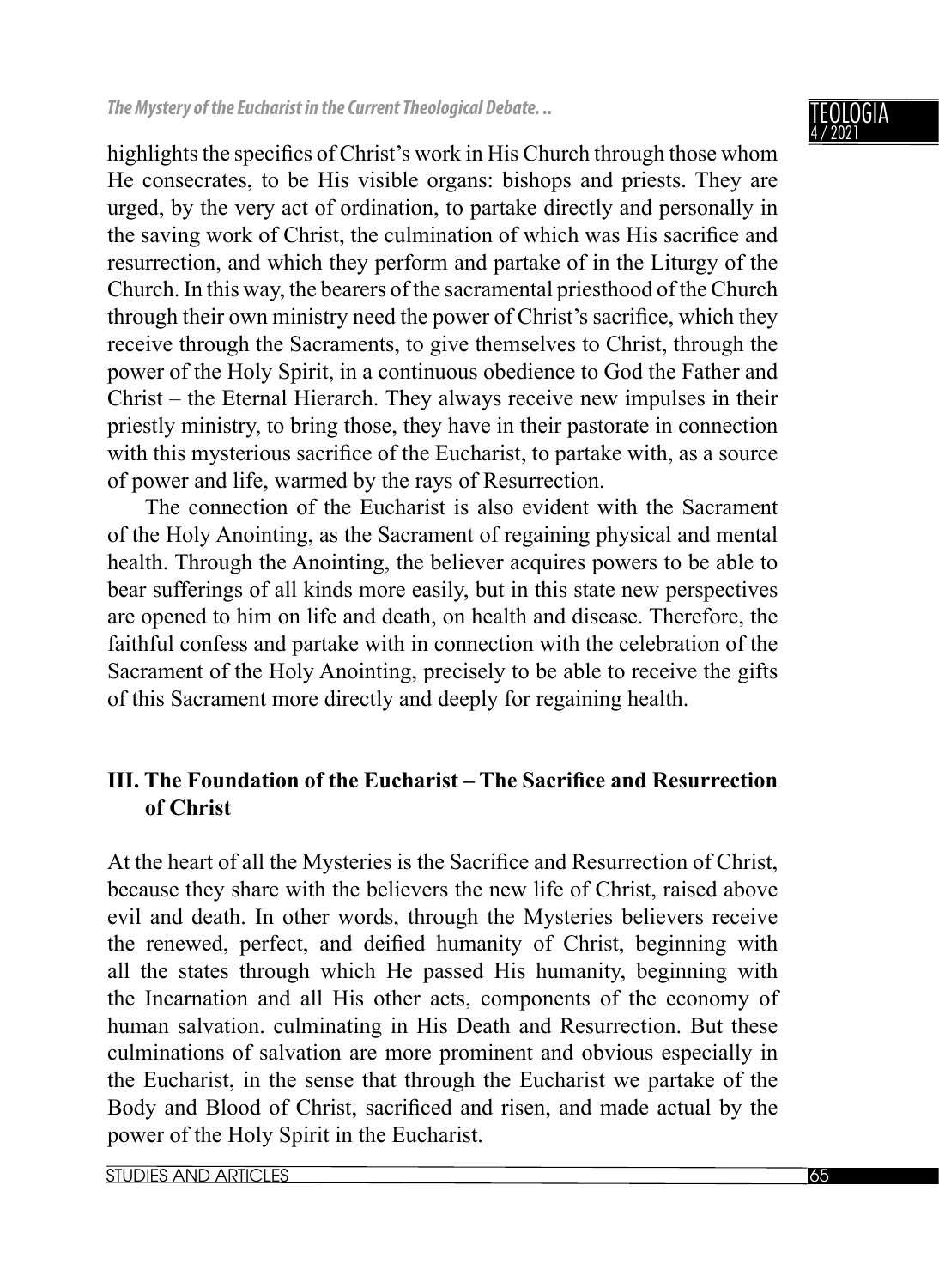

That is why the Holy Eucharist has a double character: of Sacrifice and Mystery. In general, when we speak of the Mysteries of the Church, we know that through them God shares His gifts with us through the love of His grace. In other words, Christ shares in the sacrament of His saving work, which we receive as a gift from Him; on the other hand, through the Mysteries the believers ascend to God, through an act of self-sacrifice, so that they may be better able to share in His salvation. As such, all the Sacraments of the Church are at once a Sacrament and a Sacrifice. But the most obvious movement from God to man and the ascension of man to God is the Eucharist. The two aspects of Sacrifice and Sacrament are inseparable in the Eucharist. The updating of Christ's Sacrifice in the Eucharist takes place through the power of the Holy Spirit, so that believers may share in it.

"The Spirit transforms the community sacrifice of bread and wine, of her life, into the sacrifice of Christ, into His sacrificial body, which Christ brings to the Father, but then gives to the community for food and drink, so that it may be filled even more with His sacrificed body. His sacrificial personal Body meets His mysterious Body in Eucharistic bread and wine. The sacrificial body of the Lord in the Eucharist is only His Body, but He has in Him the gift of the community or its sacrifice to present it in Himself and this, to the Father"<sup>3</sup>.

From here, some theologians speak of three bodies of Christ: His personal Body, His Mysterious Body (Church), and His Eucharistic Body. In reality,

"it is only one Body, because the mysterious Body or the Church is only an extension of the personal Body, through the Eucharistic Body of the Lord. But the Eucharistic Body of the Lord does not annul its distinction from the personal Body of the Lord or from His mysterious Body, because the Eucharistic Body is how Christ forms and nourishes His mysterious Body, the Church.

<sup>3</sup> D. STĂNILOAE, *Teologia Dogmatică Ortodoxă,* vol. III, p. 114. See also: Dumitru POPESCU, *Iisus Hristos Pantocrator,* Editura Institutului **B**iblic și de Misiune al Bisericii Ortodoxe Române, pp. 330-331.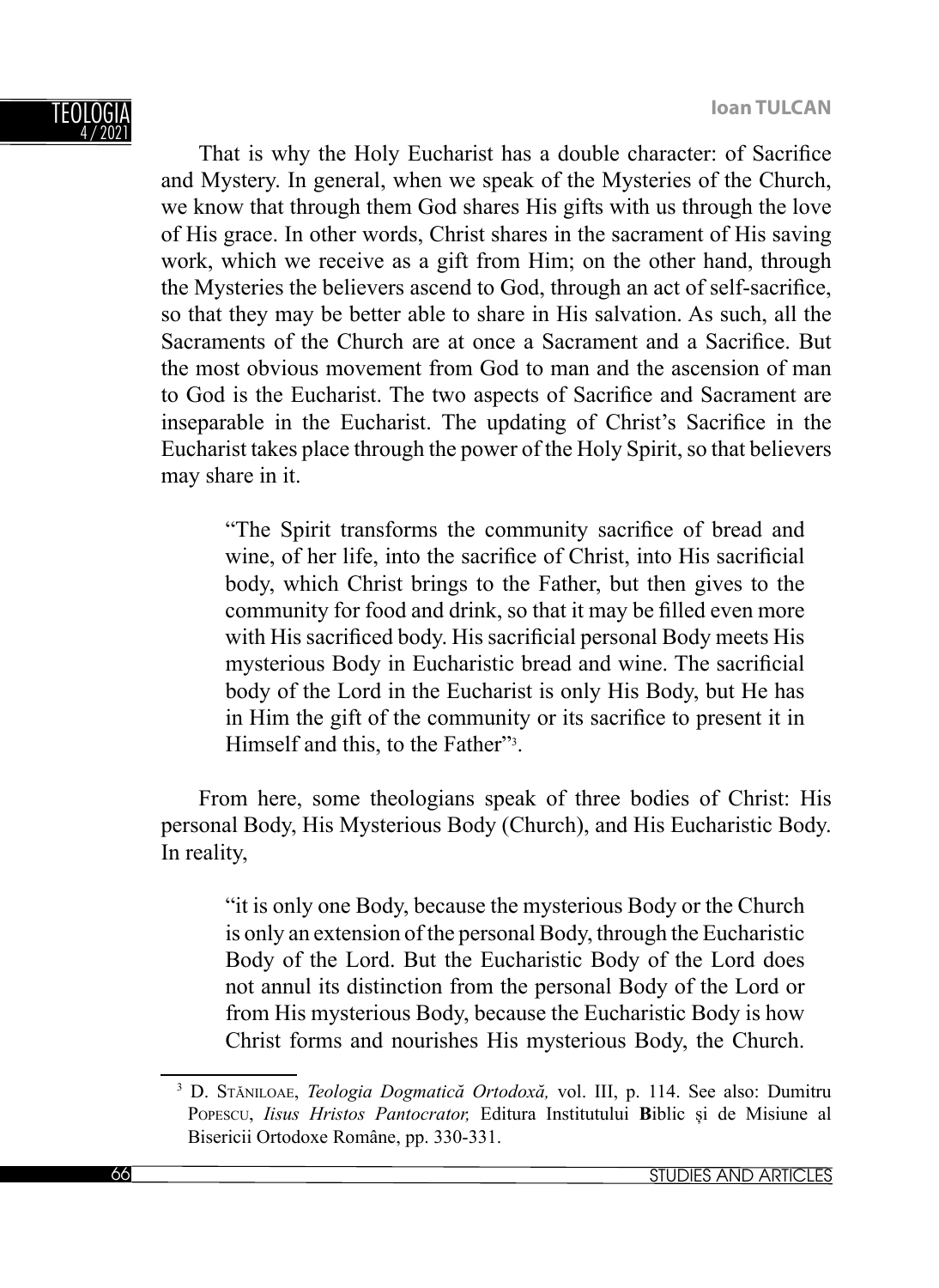

Only in this sense is Christ the heavenly Bread, which is given for food and never ends"4 .

The Holy Eucharist also has an anamnetic character, in that it perpetuates the "remembrance" of the fact that Christ incarnated, sacrificed, and rose to Heaven. We have proof of that. But its "memory" is perpetuated as a real fact continued with ourselves. This "remembrance" is a remembrance by the remaining Christ incarnate, crucified, and risen in union with us. Related to this remembrance is the remembrance of Christ's promise that He will remain, as the Incarnate, crucified, and risen, in union with us. Through the Eucharist we "announce" the Incarnation, Crucifixion and Resurrection of the Son of God as man, not only by following them as past deeds, and not as a repeated reality, but prolonged unseen and in us<sup>5</sup>.

Through the Eucharist as Sacrifice and Sacrament, Christ initiates a living dialogue with the Church and with each member of her. This dialogue progresses continuously with the premise of Christ's self-sacrificing devotion to which is added the self-sacrifice of believers.

# **IV. The Holy Eucharist – seen in the sense of Christ's saving dialogue with His Church**

Through the Eucharist as the Sacrament of the Church, a continuous dialogue is realized between Christ and His Church – His mysterious body extended in history. For the community of His mysterious Body, though partaking of His Eucharistic Body and Blood, is not to be confused with Christ, but remains permanently distinct from Him and in connection with Him.

<sup>&</sup>lt;sup>4</sup> D. Popescu, *Iisus Hristos Pantocrator*, p. 330;<br><sup>5</sup> D. Sašnu ose *Teologia Dogmatică Ortodoxă*, v

D. STĂNILOAE, *Teologia Dogmatică Ortodoxă*, vol. III, p. 99. "St. Paul (I Corinthians 11, 26) shows that this proclamation is understood as our further experience of the Lord's death and resurrection, by the fact that our experience of His death and resurrection in us is the central theme of his preaching and epistles. The proclamation of the death and resurrection of the Lord becomes through the Eucharist not the theoretical proclamation of past deeds, but the proclamation of the experience of deeds that are perpetuated in us".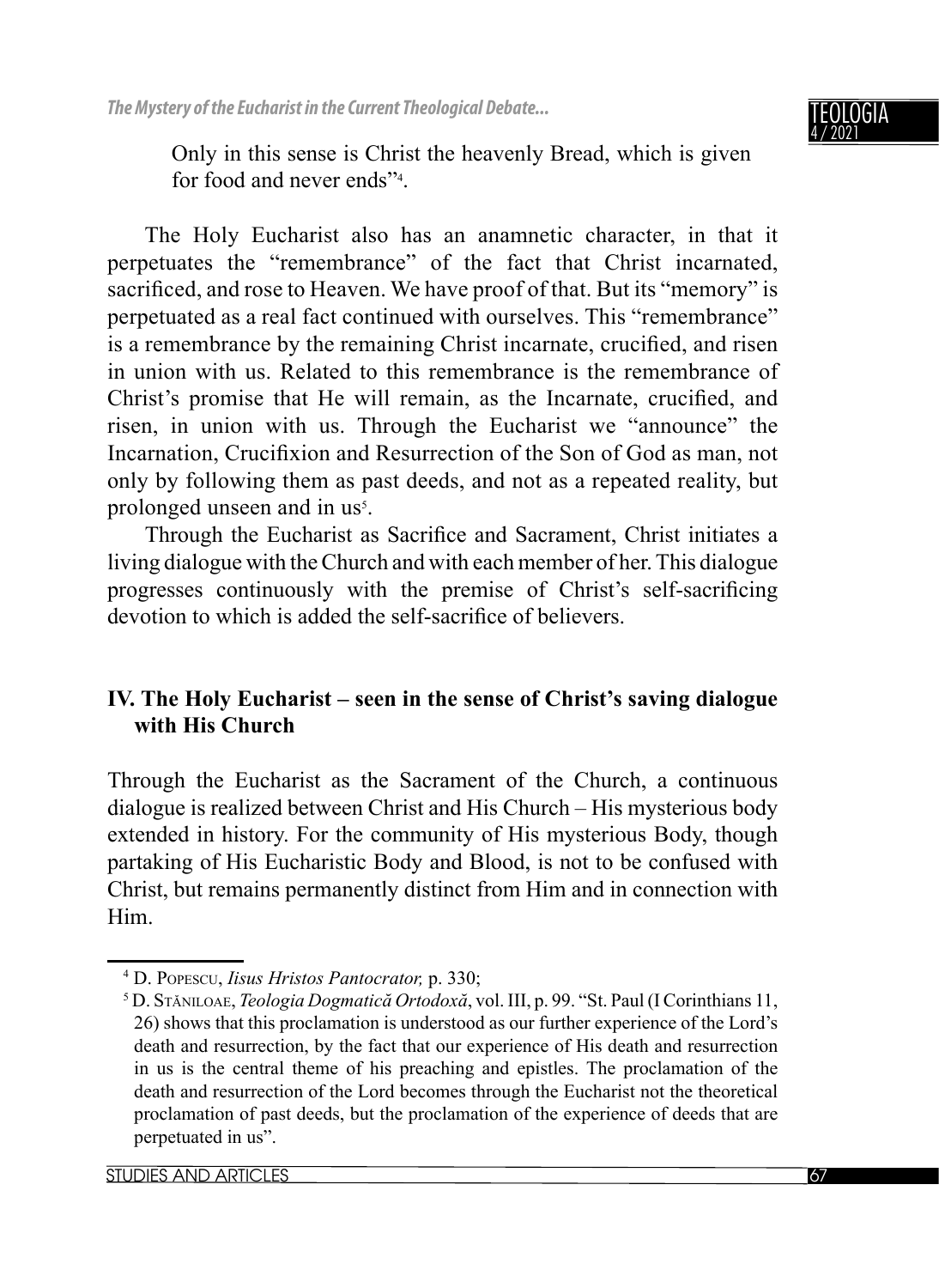

"In the case of confusion with the personal Christ, the community would lose the character of the community of persons, depersonalizing itself. Believers always keep in mind that through Christ they bring themselves, even though they are brought by the power of Christ, and through this, Christ also brings them. Especially at the time of communion, the community, though closely united with Him before, receives only the Body of Christ. For Christ always remains distinct from it as the One who shares. Unity with Christ goes through different gradations, but always the persons of the believers remain distinct, as partners in the dialogue and as those who share in Christ"<sup>6</sup>.

Here comes the dynamic character of the dialogue of Christ, the One who gives himself for communion through the Eucharist, and the community of His members, who receive the gifts of Christ, enter into a dynamic of gifts exchange between Him, the Eucharistic Christ and His mysterious Body. St. Paul also highlights this dialogue of Christ with His Church, when he speaks of Christ – the Head of the Church and the Church – His Body. (see: I Corinthians 12, 12, Ephesians 1, 23; 4, 4; 5, 23-30). Seen in the context of the relationship between Christ – the Head of the Church and the Church – His Body – the Eucharist becomes a means of communication and communion and of the relationship between Christ and the Church.

"The Eucharist is the way Christ enters into the psycho-somatic being of believers to ascend with them to the Father. In the Liturgy of St. John Chrysostom or that of St. Basil the Great, the Eucharist is first the sacrifice of the Church which is transformed on the altar table into the Body and Blood of Christ through the Holy Spirit, and Christ, who assumes it in the heavenly Altar, descends in the Church, remaining in heaven, to partake of the faithful with His Body and Blood, for the remission of sins and eternal life. In this liturgical vision, the substantial aspect of the Holy Eucharist as the Body and Blood of Christ is indispensably united with the personal aspect, because only in this way can we speak of the Holy Eucharist as a means of Christ's encounter

<sup>6</sup> D. STĂNILOAE, *Teologia Dogmatică Ortodoxă*, vol. III*,* p. 114.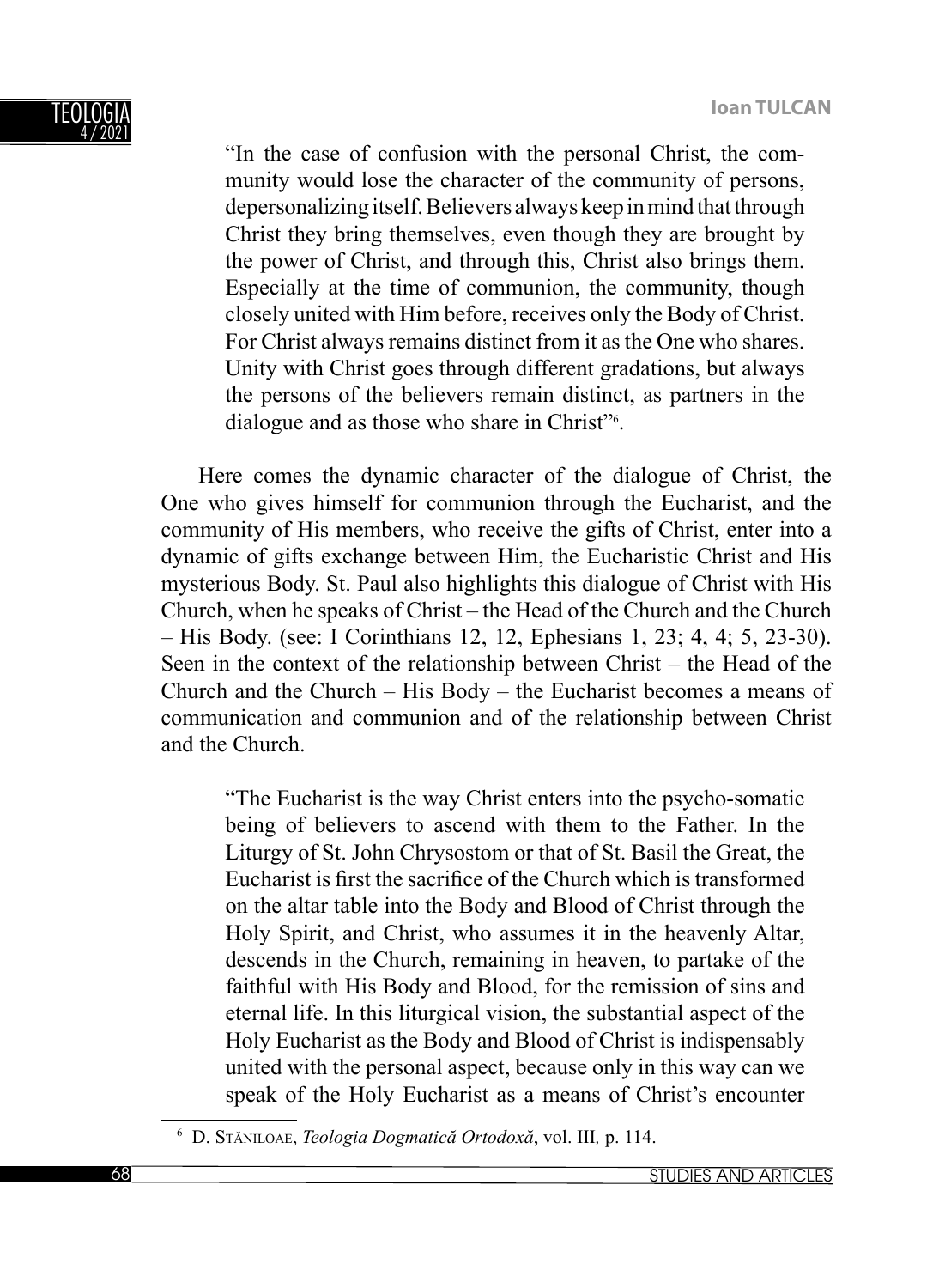

with believers and believers with Christ, of Christ's descend in the Church and the ascension of the Church in Christ"7 .

Clarifying this dialogical relationship of the Church with Christ through the Eucharist is especially valuable, as it avoids certain unilateral positions that some theologians have regarding the place of the Eucharist for the life of the Church and the world. Some Romanian theologians have provided important clarifications from this point of view, against the tendency of some to understand the Eucharist as a kind of center of gravity of the Church instead of Christ, "disregarding its role as a means of dialogue between Christ and the Church for the perfection of believers"<sup>8</sup>. A Romanian theologian sees this vision of the Eucharist in Orthodox theology, based on the theology of Nicolae Cabasilas, who in his work "Life in Christ" understands the Eucharist as the all-powerful means by which Christ descends into history to transfigure the world and history through his divine power.

"Cabasilas places such a strong and unilateral emphasis on the descent of Christ into the world that it gives the impression that the communion of eternal life is no longer so much at the higher level of the Trinitarian communion, but here below, at that of the Eucharistic communion in the Church, because what interests him from the historical perspective is not so much the ascension of the faithful to communion with the Holy Trinity, but the descent of Christ into history and into the world"9 .

Also in this direction is the Eucharistic theology of another contemporary Orthodox theologian, Joannis Zizioulas, who conceives this Sacrament also in the sense of the center of the Church, starting from the concept of Truth and Person, as well as the role of the Holy Spirit. In his reference work<sup>10</sup> this theologian seeks to understand the Eucharist starting from Christology. Thus, he states that

<sup>7</sup> Dumitru POPESCU, *Ortodoxie și contemporaneitate,* Editura Diogene, București 1996, p. 96.

<sup>8</sup> Dumitru POPESCU, *Ortodoxie și contemporaneitate*, p. 96*.*

<sup>9</sup> Dumitru POPESCU, *Ortodoxie și contemporaneitate,* p. 97.

<sup>10</sup> Ioannis ZIZIOULAS, *Ființa eclezială,* transl. Aurel Nae, Editura Bizantină, București 1996. This theologian wrote other important works from this point of view, such as: *Euharistie, Episcop, Biserică. Unitatea Bisericii în dumnezeiasca Euharistie și episcop în primele trei secole,* doctoral thesis, published in Athens in 1966 and in Romanian at Editura Bazilica a Patriarhiei Române, București 2009.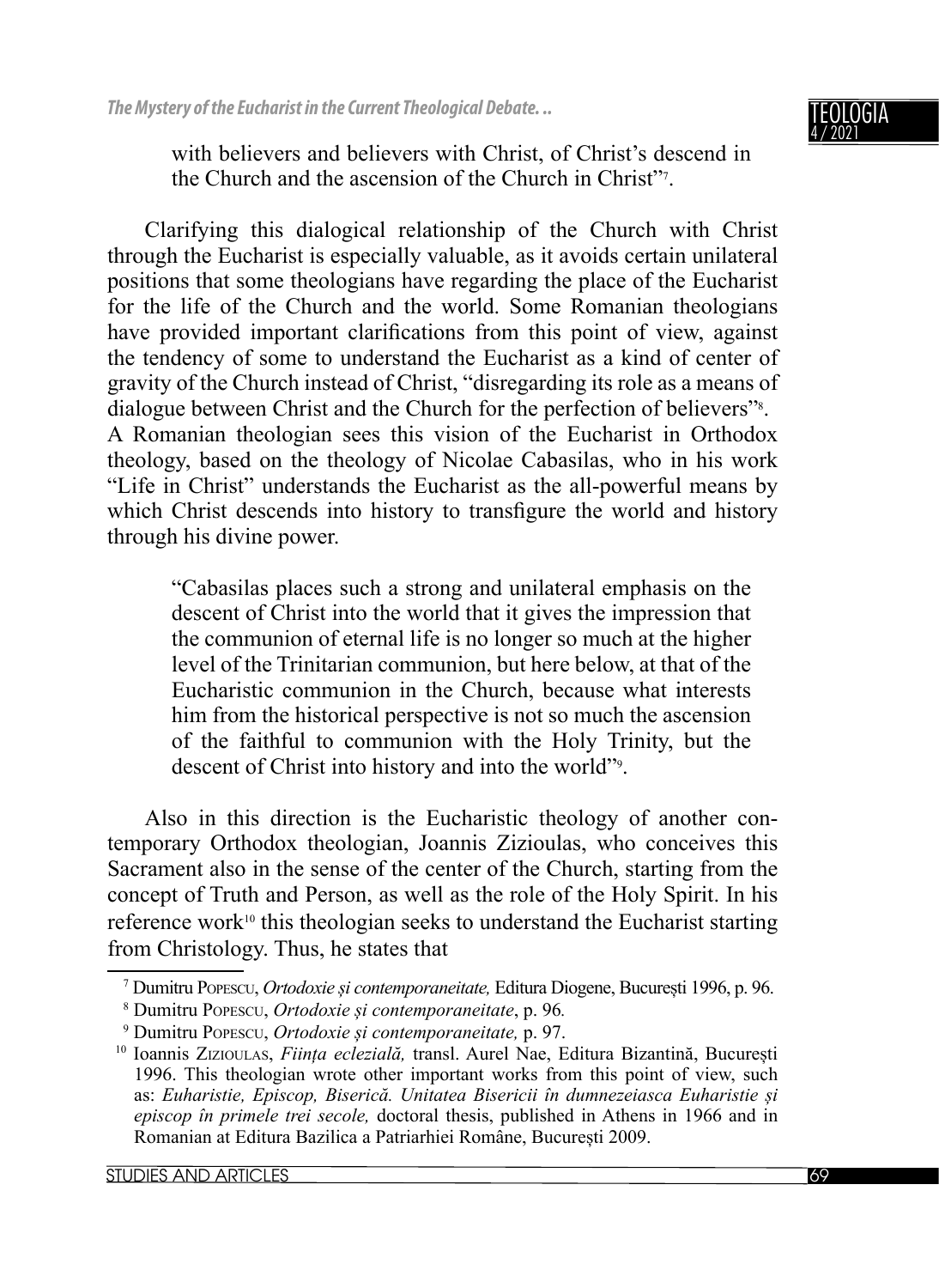

"We can understand Christ as an individual, on the one hand, conceived in a historical and objective way, appearing as Truth. In this way of understanding Christ, the distance between Him and us is covered by certain means that serve as the means of communicating the Truth to us, such as His words embodied in the Scriptures and, perhaps, Tradition, transmitted, interpreted, and even exposed by a certain teaching of the Church – all this being done with the assistance and guidance of the Holy Spirit"<sup>11</sup>.

This is a vision of this author, regarding Christology, and the other vision speaks of

"a type of Christology in which Christ, although a private person, cannot be conceived as appearing Himself. When we affirm that He is the Truth, we understand, in this second type of Christology, His whole personal existence, that is, His relationship with His Body, the Church, with ourselves. In other words, when we say Christ, in this case, we mean a Person and not an individual; we mean a relational reality that exists «for me» or «for us». The Holy Spirit is not here to assist us in filling the gap between Christ and us, but it is the Person of the Trinity who is currently realizing in history what we call Christ, this personal and relational entity of our Savior. In this case, Christology is essentially conditioned – and not just secondary to pneumatology; in fact, it is pneumatologically constituted. There is no distance between Jesus Christ – the Truth and us to be covered by the means of grace. By updating the event of Christ in history, the Holy Spirit realizes at the same time His personal existence as a body or community. Christ does not exist first as Truth and then as communion; He is both. Any distance between Christology and ecclesiology disappears in the Spirit"<sup>12</sup>.

According to Zizioulas, the experience of Truth takes place in the existence of the Church, through the work of the Holy Spirit, and in the most direct and concrete way through the Eucharist.

<sup>11</sup> Ioannis ZIZIOULAS, *Ființa eclezială,* pp. 117-118.

<sup>12</sup> Ioannis ZIZIOULAS, *Ființa eclezială,* p. 119.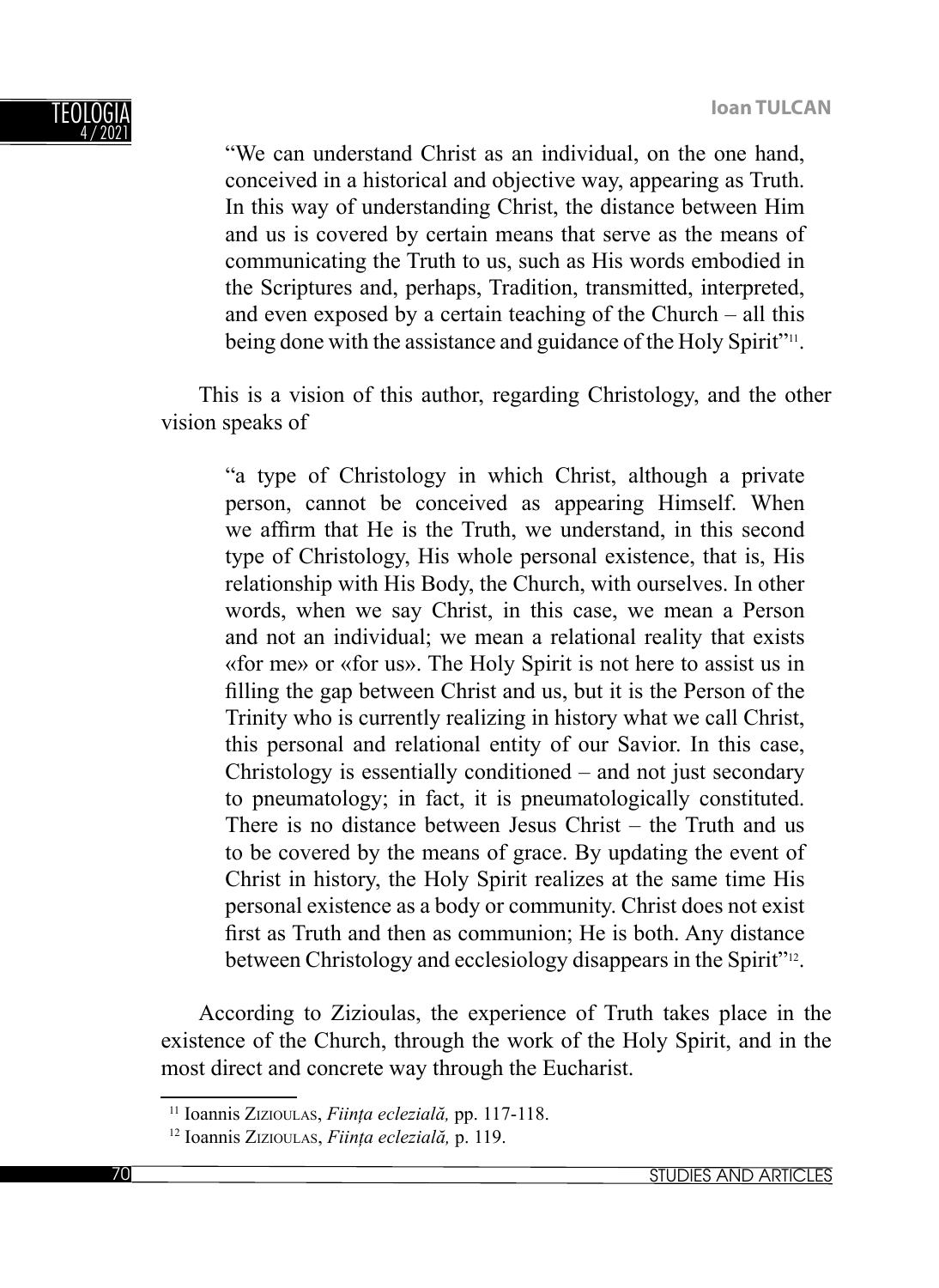"The Eucharist Reveals Christ — the Truth as God's «visit» and «ark» in history and creation, so that God may be «contemplated» in the glory of His Truth and «shared» in His communion of life. That is why the Church has no other reality or experience of the Truth in His capacity as a perfect communion as the Eucharist. In the Eucharistic assembly, the Word of God addresses man and creation not as an outward interpellation, as in the Old Testament, but as a «body» that is, within our own experience, as our part of creation. For this reason, the Word of God does not dwell in the human spirit as a rational knowledge or in the human soul as an inner mystical experience, but as a communion within a community. Truth is thus not something «expressed» or «heard», nor does it belong to the realm of statement or logic, but something that is an ontological truth: communion itself becomes Truth"<sup>13</sup>.

This understanding of the Truth and the Eucharist also has important consequences for the connection of this Truth with the whole cosmos. Through the Eucharist, Christ identifies not only with the Church, but also with the cosmos.

"In Zizioulas' theological conception, God, the Church, and the cosmos find their center of gravity in the Eucharist. If for Cabasilsa, the Eucharist was how Christ descends into the world, to ascend with the world in an eschatological perspective, for Zizioulas we see that the Eucharist is the center of gravity of Christ, and with it of the whole cosmos. It seems that the world no longer recapitulates in Christ, but recapitulates in the Eucharist, which identifies with Christ. The center of gravity of the Church moves from heaven to earth. The consequences are not hard to imagine"<sup>14</sup>.

Therefore, some Romanian Orthodox theologians have noticed some problematic, if not serious, aspects regarding the excessive emphasis placed by other Orthodox theologians on the role of the Eucharist in

<sup>13</sup> Ioannis ZIZIOULAS*, Ființa eclezială,* p. 12

<sup>14</sup> Dumitru POPESCU, *Ortodoxie și contemporaneitate,* p. 103.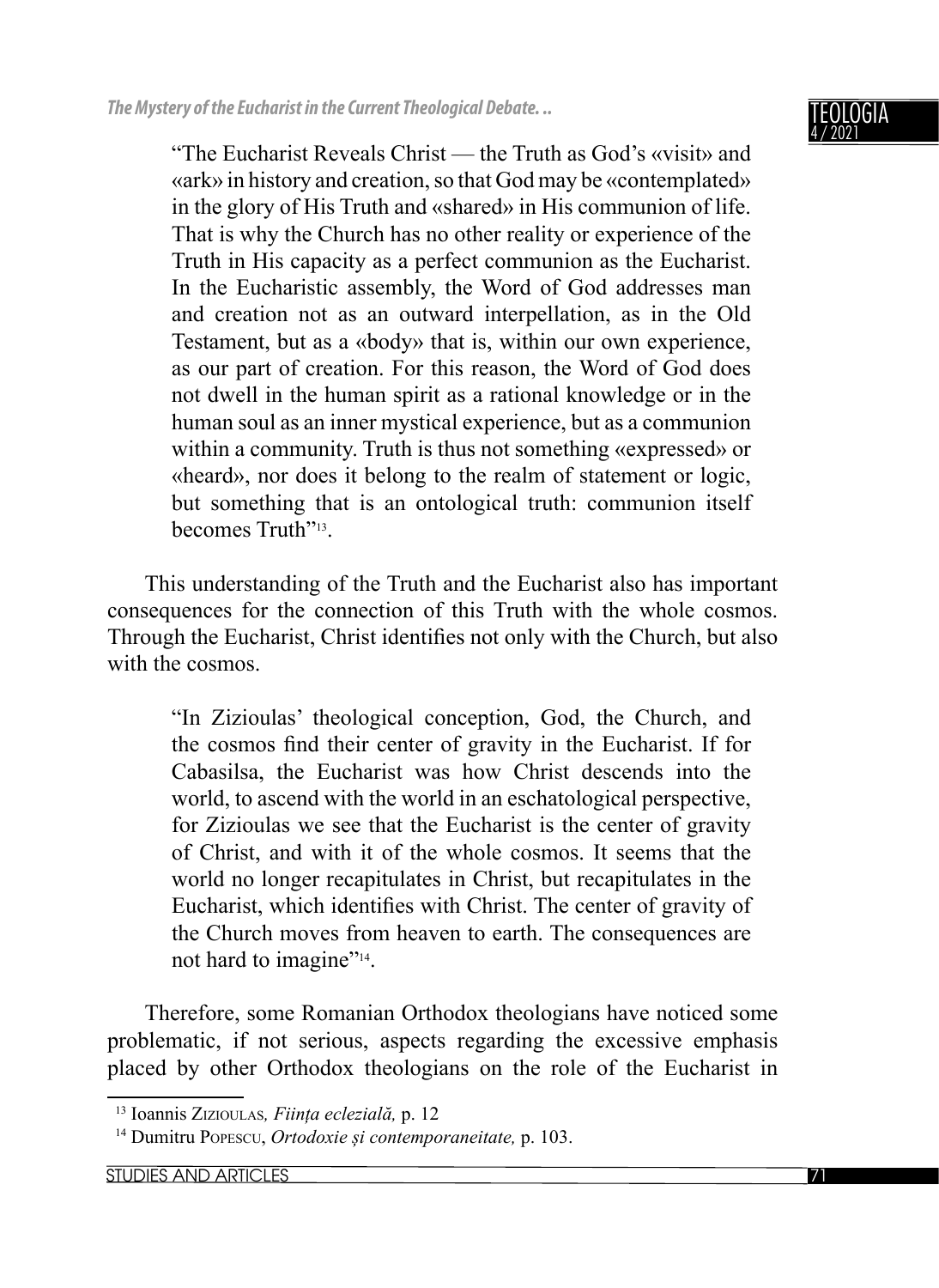

the Church and in the world. They noticed some resemblance to Roman Catholic theology, through the exaggerated emphasis on the Eucharist and its worship, in a way independent of the Person of Christ. Thus, the theologian Zizioulas sees the Eucharist as

"acting directly from Christ, who, through the Holy Spirit, is no longer so much a personal existence but a community, forgetting that Christ is never alone, but always with the Father and the Holy Spirit in communion. of the supernatural life of the Holy Trinity. Zizioulas sees Christ only in relation to ecclesial communion, without considering His communion with the Holy Trinity"<sup>15</sup>.

To look to Christ in this sense unilaterally in the Eucharist is to overshadow His role as Head of the Church, and the Church is highlighted as His Body through the work of the Holy Spirit.

"The shortcoming of these conceptions is that they see only Christ in the Eucharist, without seeing the Eucharist in Christ, with two important consequences. On the one hand, there is a tendency to confuse or separate the work of redemption carried out by Christ from His Person, and on the other hand, the Holy Eucharist is disregarded as a means of dialogue between Christ and the faithful"16.

In this way, the Eucharist is no longer understood in all its complexity as the Mystery of the unity of the Church with Christ, through the power of the Holy Spirit in the love and goodwill of the Father. Having an essential function of Christ's dialogue with the members of His Body, the Church, the Eucharist promotes the holy communion of these members with the whole Holy Trinity, but also the communion and unity between these members, on the one hand, and between them and Christ, through the Holy Spirit, on the other hand. By making such a communion, the Eucharist also has implications for the Church's connection with the whole of creation, which she wishes to draw under the light of grace and love of the divine Sacraments.

<sup>15</sup> Dumitru POPESCU, *Ortodoxie și contemporaneitate,* p. 105.

<sup>16</sup> Dumitru POPESCU, *Ortodoxie și contemporaneitate,* p. 106.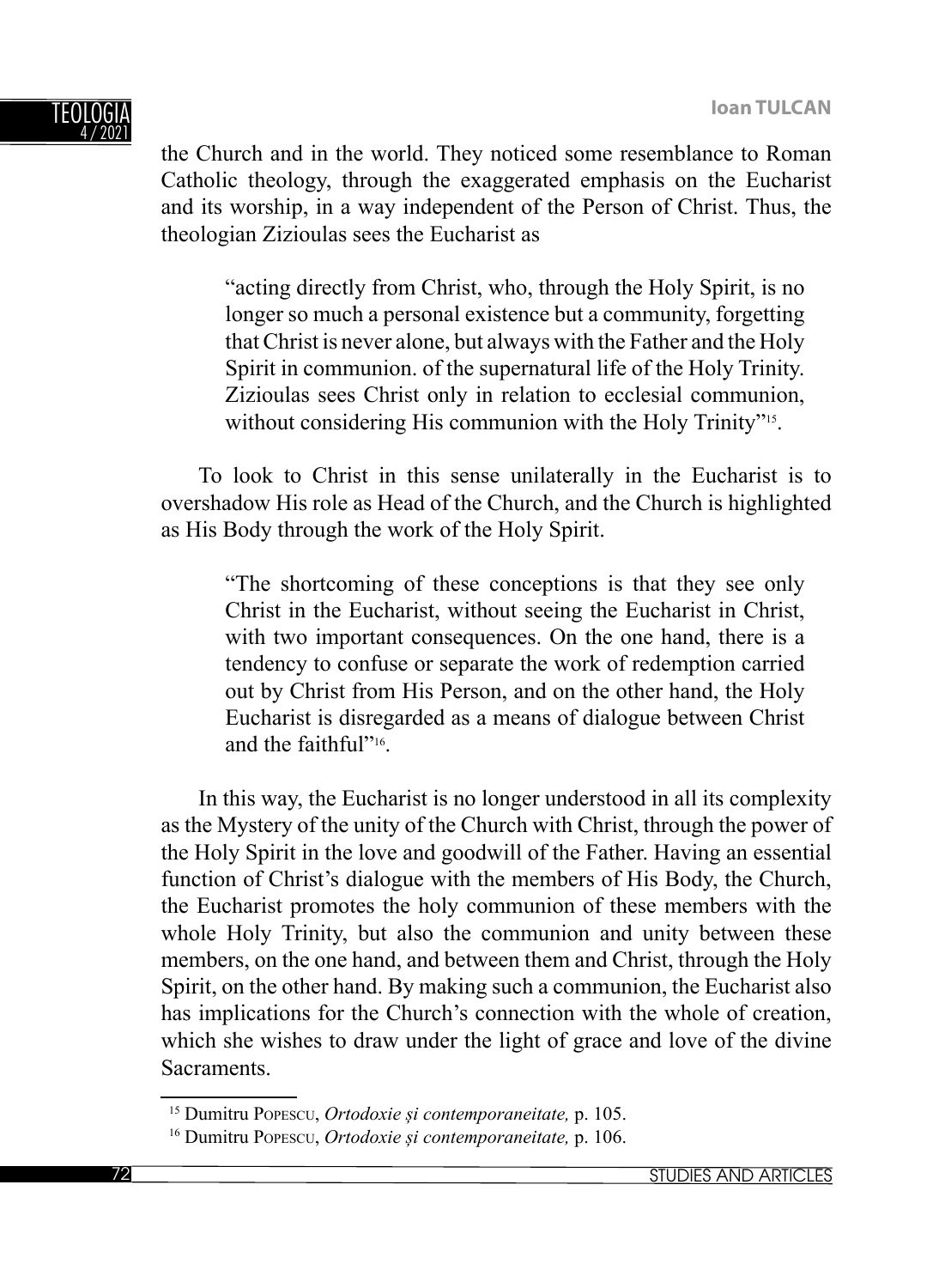

## **V. Eucharist and the Church: Eucharistic ecclesiological theories. The problem of intercommunication or Eucharistic communion**

Starting from the very close connection between the Eucharist and the Church, some Orthodox theologians have formulated some ecclesiological theories, to achieve a more direct rapprochement between Orthodoxy and the other Churches. But before referring to such theories, it is necessary to make some clarifications regarding the relationship between the Eucharist and the Church.

The Church means the penetration of the immortal life of Christ into believers, so that they may share in His immortal life and be saved through it. Christ's full union with men and their sharing in his divine life takes place through the Eucharist. But through the Eucharist the faithful enter the communion of life and love of the Holy Trinity. By partaking of the Eucharistic Christ, the members of the Church become His mysterious Body. Through His Body and Blood, Christ extends to people who believe in Him and confess Him, constituting the Church – His Body, through the power of the Holy Spirit. This is the general framework for understanding the Eucharist as the Sacrament of the Church, through which it is constituted, expanded, and consolidated, as a Body well formed by all its joints, as the Apostle of the Gentiles says (Ephesians 4, 16). Thus, the Eucharist and the Church have been a special attraction for Orthodox theologians, and not only, as they tried to highlight, the implications of this connection for the today world, in theological-ecclesiological, missionary, and ecumenical aspect.

In the following we will refer especially to the formulation of some Eucharistic ecclesiological theories and the answer given to them by Father Dumitru Stăniloae, to better understand their echo in contemporary theology.

One of these theories is that of *Eucharistic ecclesiology as opposed to universalist ecclesiology.* The author of this theory is N. Afanassieff<sup>17</sup>, Russian Orthodox theologian from Paris. According to him, Eucharistic ecclesiology must be opposed to universalist ecclesiology. Thus, based on

<sup>17</sup> Among his most important works we mention: "L'Eglise qui préside dans l'amour"*,*  in : *La primaute de Pierre dans l'Eglise Orthodoxe,* Neuchatel, Editions Delachaux et Niestle, 1960, pp. 7-64; "Una Sancta"*,* in: *Irenikon*, nr. 4, 1964; *L'Eglise du Sainte Esprit,* Les Editions du Cerf, Paris, 1975.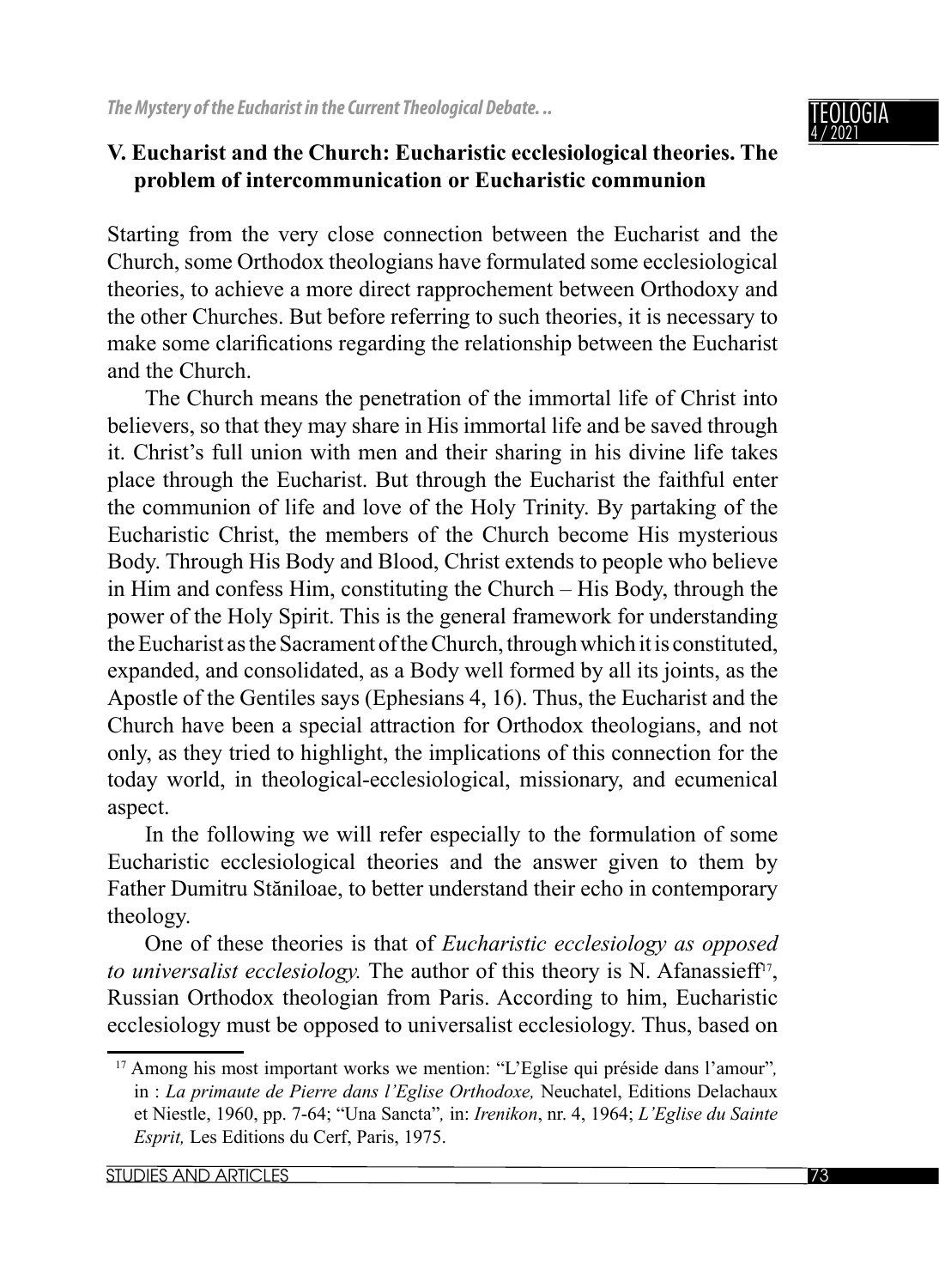universal ecclesiology, it is impossible to hold a meeting of the Churches, because apart from the universal Church, which includes all that is the Church, there is no Church. And since both the Orthodox and the Catholic Church consider themselves the Universal Church, each considers the other to lack this "universal" quality. According to Afanassieff, there is no Universal Church, of which all the local Churches belong, to be a full Church. In his view, wherever the Eucharist is celebrated, led by a bishop, there is the full Church, regardless of whether it is in communion with the other local Churches<sup>18</sup>.

Referring to the opposition between the two ecclesiologies: Eucharistic ecclesiology and universalist ecclesiology, the theologian Afanassieff states the following:

"In the order of universal ecclesiology, the Church of God on earth is a universal body, embracing all the local Churches that exist on earth. All the attributes of the Church: unity, holiness, catholicity, and apostolicity refer to this universal body. The local churches, as parts of the Universal Church, do not possess these attributes themselves: they possess them only through the Universal Church, provided they are part of it. This is the fundamental thesis of Cyprian as well as of modern universalist ecclesiology. But there is another thesis, opposite to that of Cyprian: all the attributes I have indicated belong to the local Church. We find this thesis in primary ecclesiology, which I call Eucharistic. The fundamental difference between universalist ecclesiology and Eucharistic ecclesiology consists precisely in the opposition between these two theses, an opposition which is naturally reflected in the conception of the unity of the Church"<sup>19</sup>.

Afanassieff notes in connection with the Church that this is the Body of Christ, which is manifested in all its power and complexity in the Eucharistic assembly of the local Church, as Christ is present in the Eucharist with the fullness of His body.

<sup>18</sup> Dumitru STĂNILOAE, "Biserica universală și sobornicească"*,* in: *Ortodoxia*, XVIII (1966) 2, p. 168.

<sup>19</sup> Nikolai AFANASSIEFF, "Una Sancta"*,* p. 452 sq.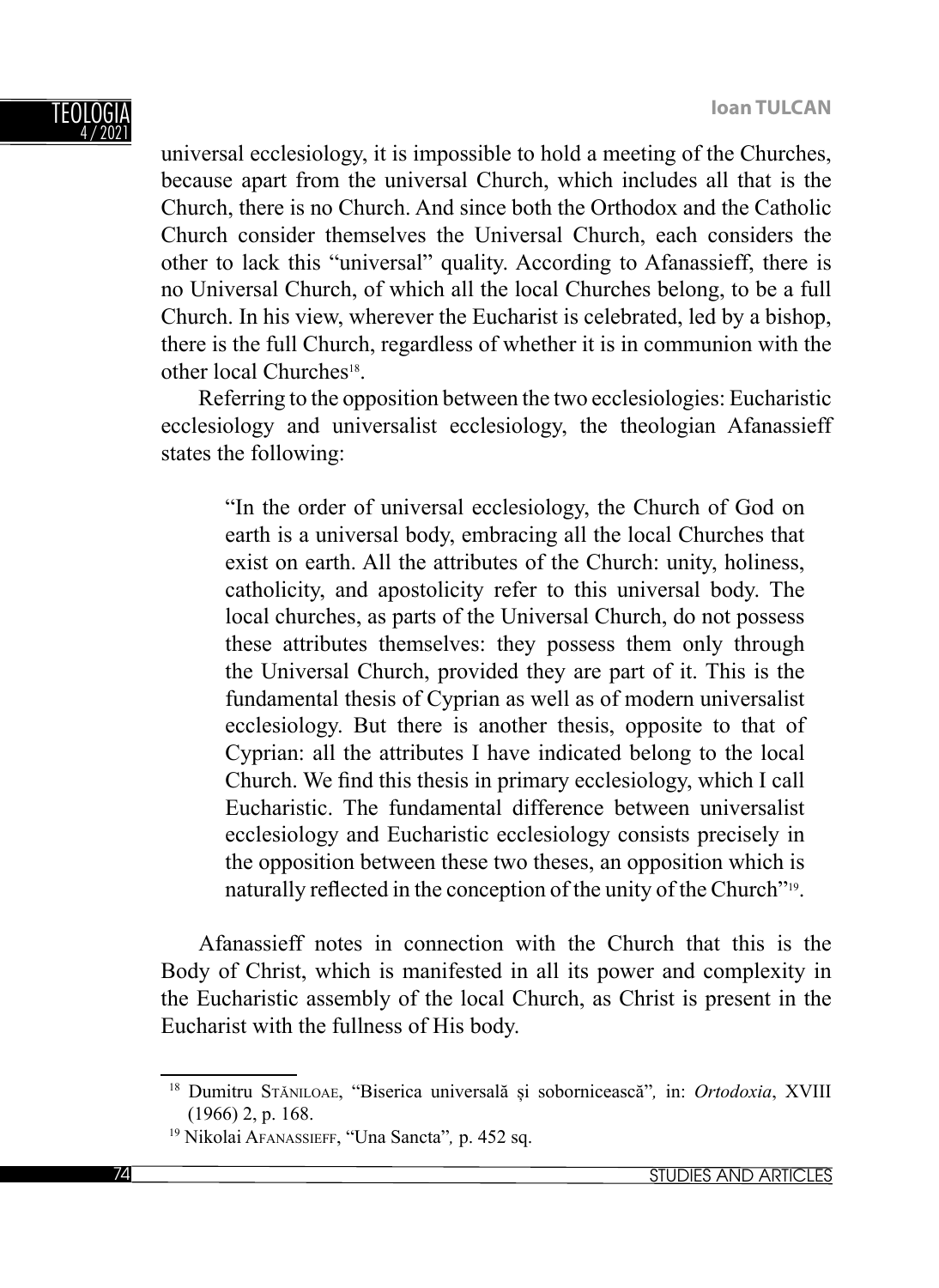#### NGIA 4 / 2021

"That is why the local Church possesses the fullness of the Church, in other words, it is the Church of God in Christ. The fullness of the nature of the Church conditions its unity, which finds its expression in the Eucharistic ensemble of each local Church. The church is where the Eucharistic assembly is. This thesis can be formulated in another way: where the Eucharist is, it is the Church of God and where the Church of God is, there is the Eucharist. It follows that the Eucharistic assembly is the distinctive empirical sign of the Church..."20.

In this expression of the Russian theologian we catch a restriction of the concept of the Church, a unilateral expression of its significance, life and meaning. To the importance of the Eucharist for the local church, Afanassieff adds the importance and role of the bishop as an empirically distinctive sign of the local church. This theologian analyzes the place of the bishop in universalist ecclesiology and its significance in Eucharistic ecclesiology. In addition to the Eucharist, as a hallmark of the Church, Afanassieff also adds the bishop, as a hallmark of the local Church, as the bishop is introduced into the concept of the Eucharist. He states:

"The basis of the mystery of the bishop, respectively, of his ministry is the Eucharistic assembly, which means that he presides over the Eucharistic assembly. Consequently, when we speak of the Eucharistic assembly, we are speaking of a bishop. According to universal ecclesiology, on the contrary, the bishop as a principle of the unity of the local Church is not included in the Eucharistic assembly, but is considered, because this ecclesiology detaches him from the Eucharistic assembly. This difference, insignificant at first sight, had enormous consequences for the whole ecclesial organization and especially for the notion of unity. According to the Eucharistic ecclesiology, the unity of the Church is a true unity, because it is the unity of the Body of Christ, in other words, of Christ Himself, and finds its concrete expression in the Eucharistic assembly. In universal ecclesiology such a principle is not applicable, for in the Church understood as a universal organism there is not and cannot be a universal

<sup>20</sup> Nikolai AFANASSIEFF, "Una Sancta"*,* p. 452*.*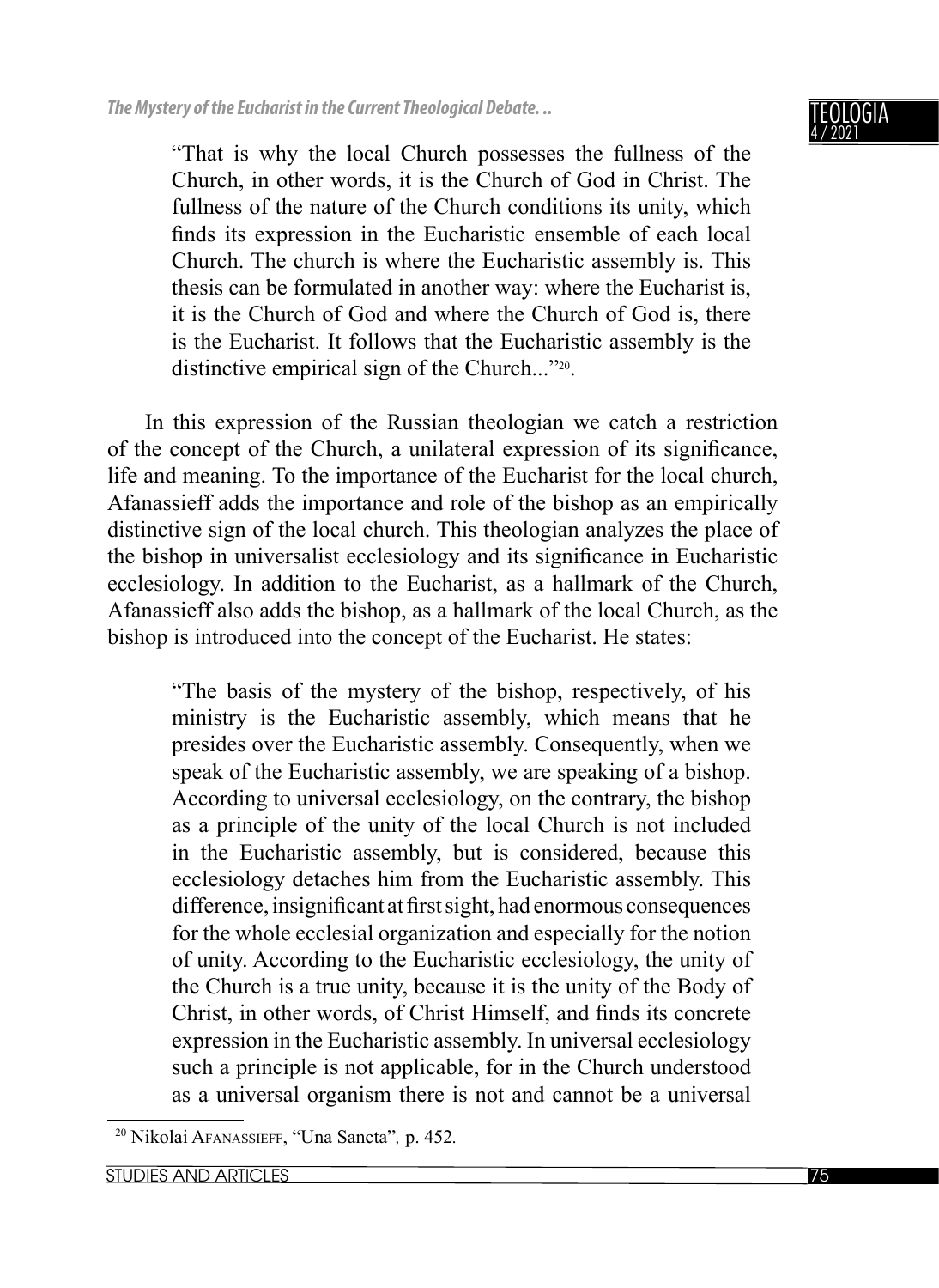

Eucharistic assembly. So, according to this ecclesiology, the principle of the Church does not reside, as we have seen, in the Church itself, but only in one of its elements, that is, in the episcopate"<sup>21</sup>.

Afanassieff's conception of the Eucharist also contains other elements concerning the Church, but we will not refer to them, but we have mentioned only those which emphasize the connection between the Eucharist and the Church.

It should be noted at the outset that Afanassieff believes that through his Eucharistic vision he can contribute to the unification of the Churches, regardless of the importance of the unity and confession of the apostolic faith $2^2$ . For Afanassieff, the Eucharist constitutes the Church, without being conditioned by the truth. According to him, the Eucharist would not relate to the truth; according to him, the truth and the Eucharist would be two separate realities, as if Christ in the Eucharist were not the Logos or the Reason of all things, as if the Eucharist were not, from a point of view, on the horizon of truth, as if it could not be misunderstood and practiced and therefore inefficient, or without full efficiency<sup>23</sup>.

According to the Eucharistic ecclesiology, love is that which can overcome doctrinal differences, as they do not prejudice the Church, if the Eucharist is celebrated, led by the bishop of the Eucharistic assembly.

"To think that the removal of dogmatic differences is a condition for the reunification of the Churches is tantamount to persevering in division. Thanks to an effort of love, with all the existing differences, the communion between the Churches can

<sup>21</sup> Nikolai AFANASSIEFF, "Una Sancta"*,* pp. 453-454, apud: D. STĂNILOAE, "Biserica universală...", p. 169.  $22$  He states this explicitly when he says: "The ground seems clear enough for me to move

on to the essential question of the present study: What are the relations between the Orthodox Church and the Roman Catholic Church, considered from the point of view of Eucharistic ecclesiology? It is clear from the previous pages that these relations are defined by the absence of fraternal communion between the two Churches.... For Eucharistic ecclesiology, the Orthodox Church and the Catholic Church are both Churches, or more precisely, each local Church in the two groups remains a Church" (*Una Sancta,* p. 464).

<sup>23</sup> D. STĂNILOAE, "Biserica universală..."*,*p. 172.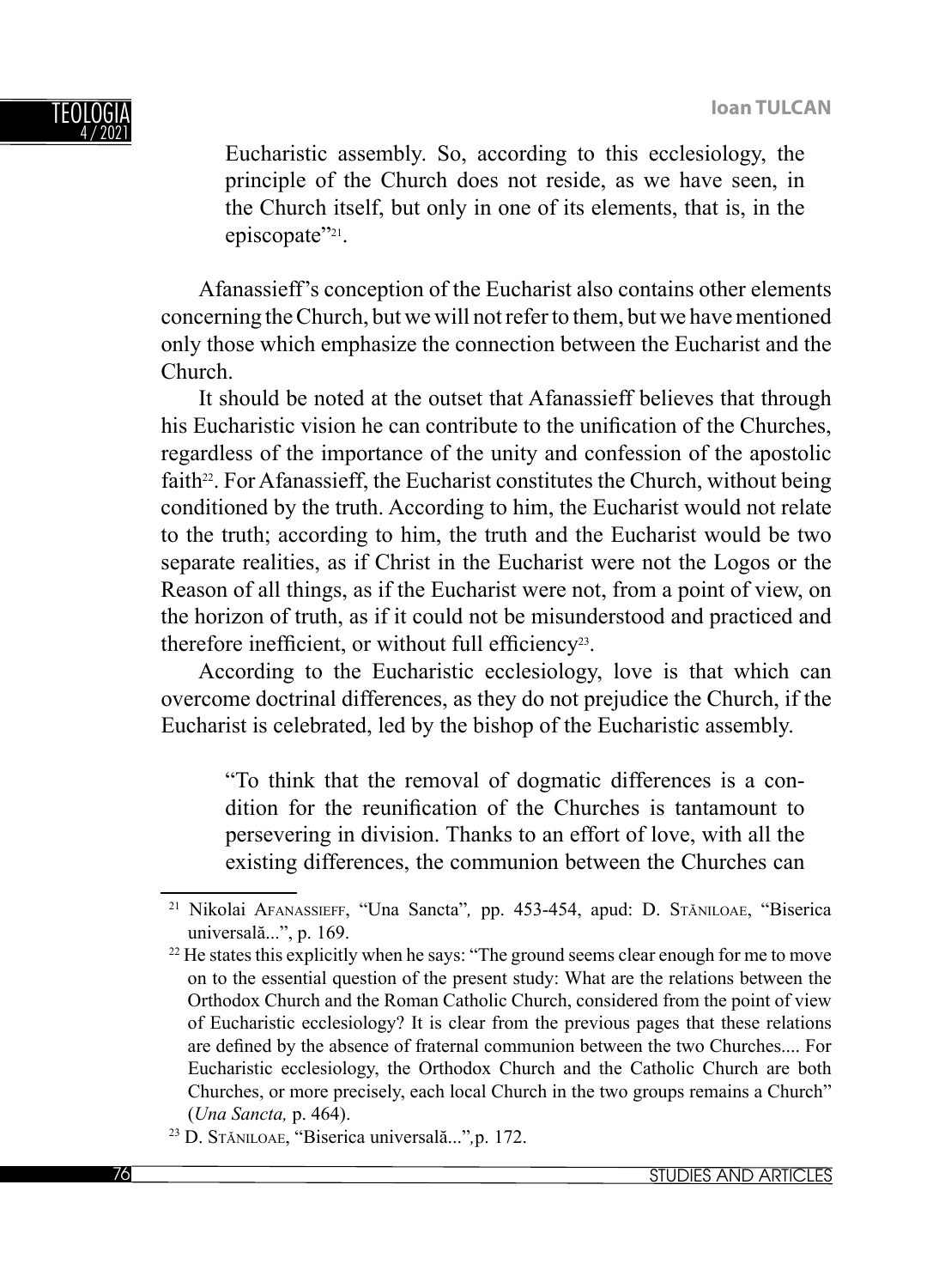#### TEOLOGIA 4 / 2021

be restored and the reunification of the Catholic Church with the Orthodox Church can become possible"24.

In this sense, there is a certain contradiction or opposition between love and truth, since only love unites, and truth separates or divides. Love and truth are two facets of the same reality; love and truth cannot be separated from each other. In Christ, incarnate love and truth coexist, they cannot be broken.

Afanassieff's theory, and especially his Eucharistic ecclesiology, influenced the thinking of other Orthodox theologians in the diaspora. Among them, we must mention A. Schmemann<sup>25</sup>, who adopted the concept of "Eucharistic ecclesiology", which he adopted, with some modifications, in his theological conception. It should be noted in his position that, like Afanassieff, he no longer opposes the Eucharistic ecclesiology to universalist ecclesiology, but combines the two, stating that he bases universalist ecclesiology not on a legal basis but on a Eucharistic basis.

But the sense of universalism of the Church highlighted by Schmemann opens the door to the acceptance of a certain primacy of the bishop of Rome26. In the vision of this theologian the Church is also the Eucharistic assembly, since the Church is the Body of Christ. Hence the authority of the bishop in the Church, in fact, the highest ecclesiastical authority, based on his charism to preside over the Eucharistic assembly and to make possible the celebration of the Eucharist. In Schmemann's view, this theological view is in opposition to Roman Catholic theology, according to which the power of the bishop does not emanate from the sacramental grace of the bishop, but is based on a power or right given by God to the bishop, independent of the grace of ordination or of the Eucharist. In conclusion, the universality of the Church is based on this non-sacramental power in the West.

<sup>24</sup> N. AFANASSIEFF, "Una Sancta"*,* p. 470.

<sup>25</sup> Among his most important works in this regard are: *Euharistia – Taina Împărăției,* transl. Boris Răduleanu, Editura "Anastasia", București, f. a.; Aus der Freude leben, translation into German of *Sacraments and Orthodoxy,* Walter Verlag Olten und Freiburg im Breisgau, 1974; *Din apă și din Duh,* transl. Ion Buga, Editura Symbol, 1992; *Introducere în teologia liturgică*, transl. Vasile Bârzu, Editura "Sofia", București 2002 (this work first appeared in New York in 1966, and the second English edition also appeared in New York in 1996); *Biserică, lume, misiune,* transl. Maria Vințeler, Editura "Reîntregirea", Alba Iulia 2006. 26 D. STĂNILOAE, "Biserica universală..."*,* p. 175.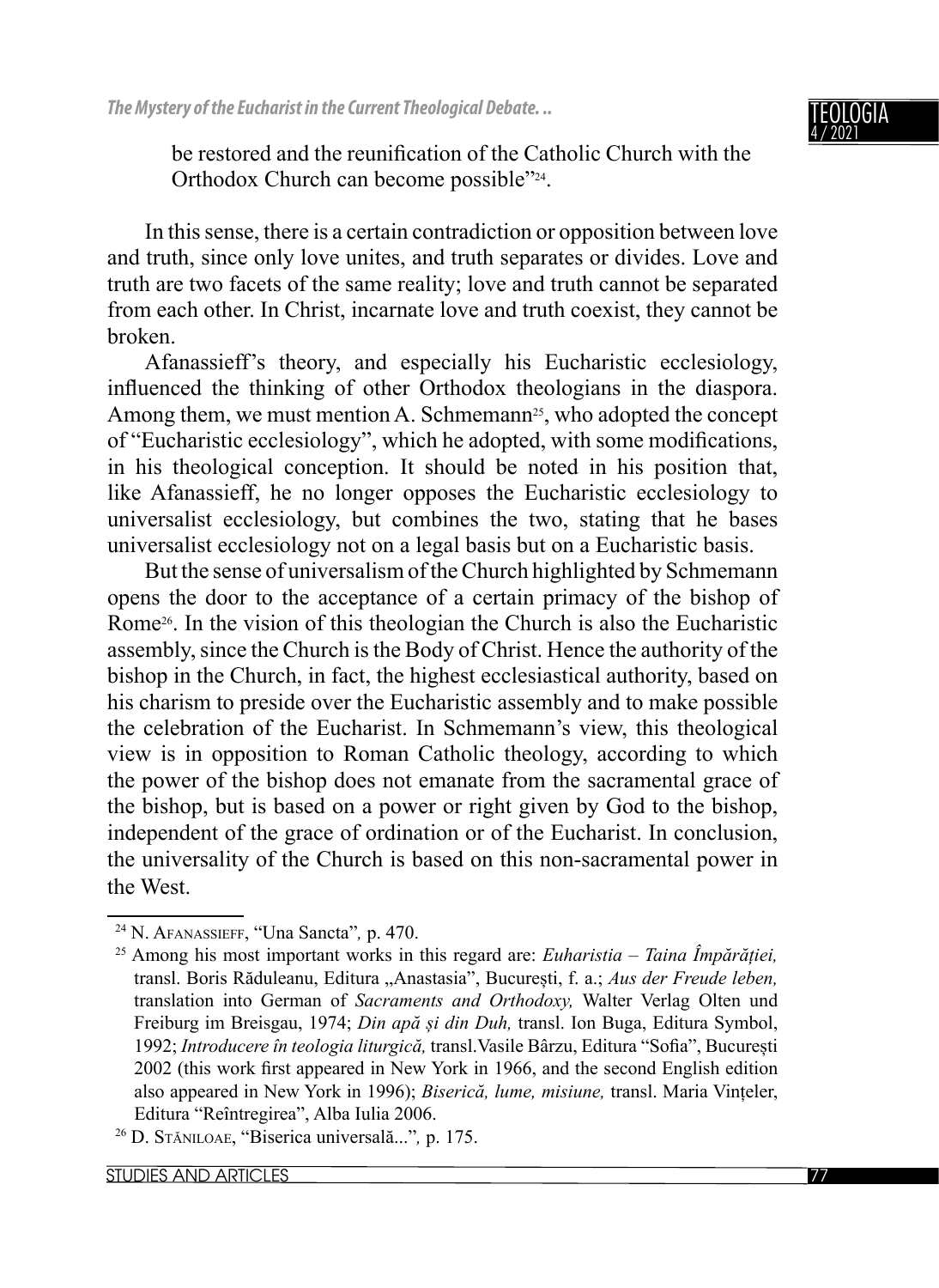

"In the beginning Schmemann fought this ecclesiological or supra-ecclesiological and supra-Eucharistic universalism, of a legal nature, which found an exaggerated expression in Catholic doctrine and in which the local Churches are considered component, inferior parts of the Universal Church, and bishops are component members and inferior to a college above which the pope sits"<sup>27</sup>.

The doctrine of a Eucharistic-universalist ecclesiology has theological and ecumenical values, which this theologian is not shy to point out. Only he gets out of here, to sketch a legal-universalist and primitive ecclesiology. He states that

"the Church is realized as an organism, as the Body of Christ in the Eucharist. But as the Eucharist is not a part of the Body of Christ, but the whole Christ, so the Church which is realized in the Eucharist is not a member or part of the whole, but the whole and indivisible Church of God, which is and manifests itself in every place. Where the Eucharist is the *whole* Church is, that is, all the people of God gathered in his bishop. In this perspective, the local Church, as a sacramental organism, as a gift of God made to men in Christ, is not a part, it is not a member of a larger local or universal organism: it is the Church"<sup>28</sup>.

Unlike Afanssieff, Schmemann does not stop here when he speaks of the local Church, but he states that it must stand together with all the local Churches in the communion of faith and truth. Each local Church and all together, sitting in communion, constitutes that Church "one, holy, catholic and apostolic".

Certain nuances would still be needed regarding the definition of the local Church and the truth in which they must stand, highlighting the precariousness of the simple statement about the Church as a Eucharistic community. Schmemann is of the opinion that the primacy of the Bishop

<sup>27</sup> D. STĂNILOAE, "Biserica universală..."*,* p. 175*.*

<sup>28</sup> A. SCHMEMANN, "La notion de primauté dans l'ecclésiologie orthodoxe", in: *La primauté de Pierre dans l'Église orthodoxe,* Neuchâtel, Delachaux et Niestlé*,* 1960, p. 129.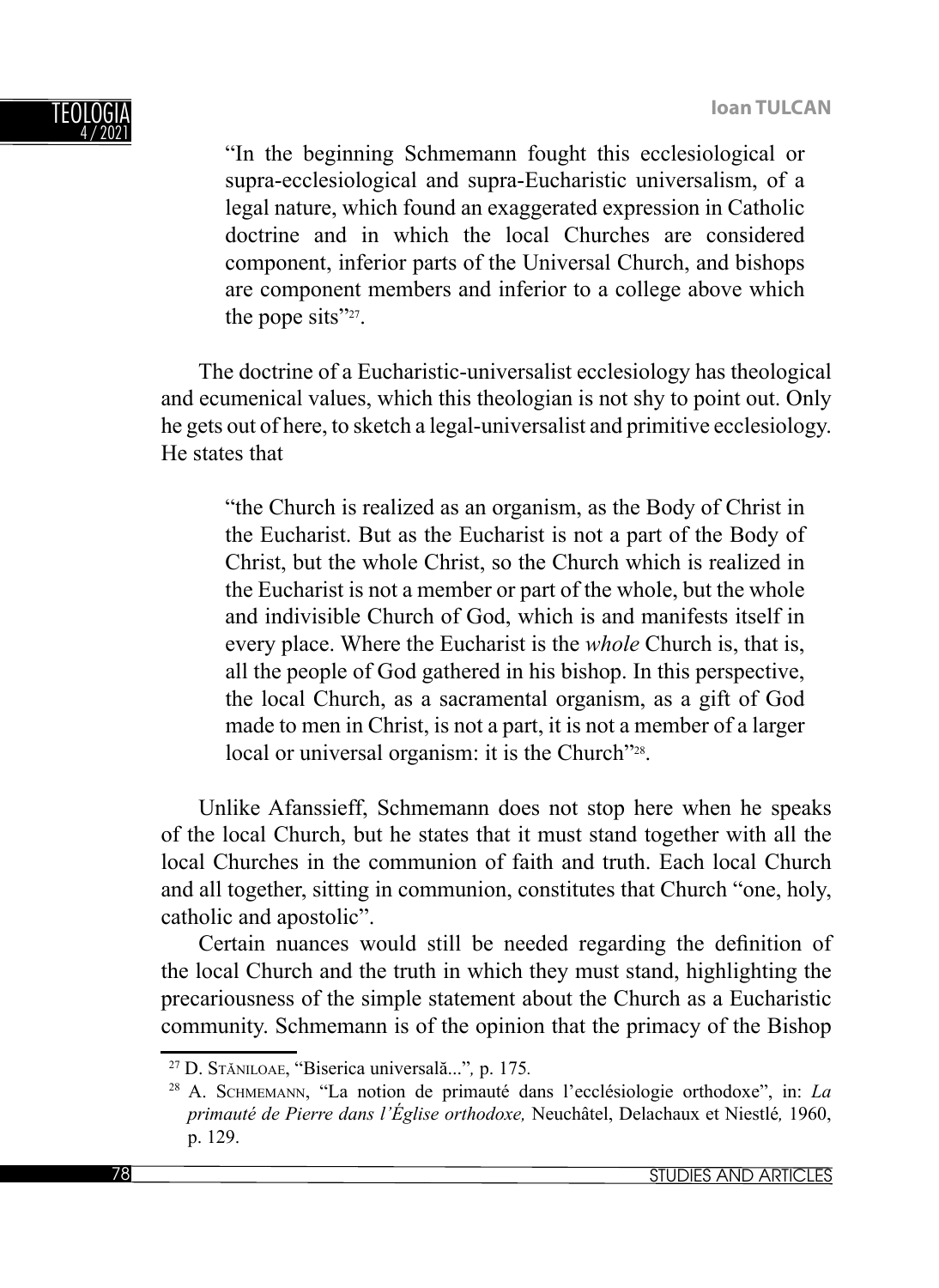of Rome is necessary for the preservation of the Churches in connection with faith and life, which, of course, cannot be accepted as a primacy of supreme power, but must not be reduced to an honorary presidency. The meaning of this primacy is rather to see that the local Churches guard and express their unity in faith and in life, not to allow the local Churches to isolate themselves from each other, to lose their universal vision<sup>29</sup>.

*Eucharistic communion or intercommunication* is a coordinate of theology related to the Eucharist, its meaning and purpose. During the last century, several attempts have been made by the theologians belonging to the various Churches to facilitate the rapprochement between them, going as far as to invite and accept the members of the other Church to the Eucharistic communion. Romanian theology, in general, was very reserved in terms of an easy communion between the Churches, without the existence of a communion or unity in the same apostolic faith. Father Stăniloae has theological thoughts of great theological finesse and beauty when he speaks of the necessity and meaning of sharing together in the Eucharistic Christ. Those who want to practice intercommunication will not really reach the true unity of the Church, because they

"remain separate in terms of their ecclesial faith and identity. But can you be united in Christ, on the one hand, and divided, on the other, to others? Can you think of important points differently than others, being with them in the same Christ? Or can you be fully in Christ with those who think of Him in many ways other than you? What else is communion with them in Christ, since you do not have the same thoughts about Him as those who claim to be in Him?"30

The communion with the Holy Sacraments expresses the reality and the profound unity of the Church, that is, of those who form the Body of Christ, as its living members, permanently connected with the Head of the Body of the Church – Christ. "The full unity that is achieved between believers and Christ through Holy Communion is prepared", says St. Maximus the Confessor, "by the unity that is gradually achieved between believers and God, between their thoughts and divine Reason during the

<sup>29</sup> A. SCHMEMANN, "La notion de primauté..."*,*p. 143 sq.

<sup>30</sup> D. STĂNILOAE, "În problema intercomuniunii"*,* p. 562.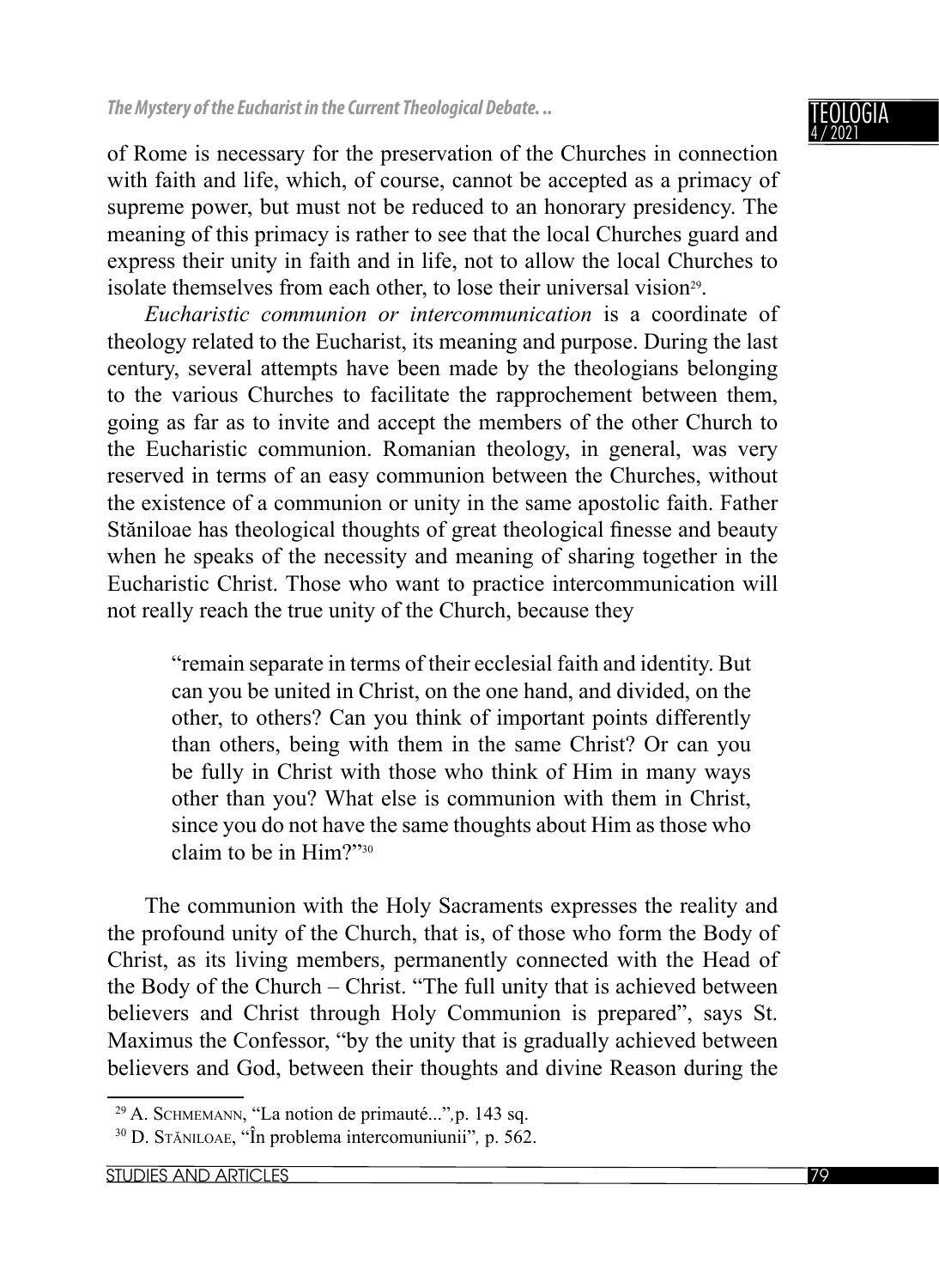

Holy Mass". The Gospel and the Symbol of Faith commonly confessed, before the Anaphora, are important moments in advancing the unity of the faith. For you cannot partake of the full Christ without believing in Him, in unity and fullness, with those who share with you in the same Christ<sup>31</sup>. The communion of common thoughts, feelings and will is a kind of premise of the communion in Christ, Who wants to draw all to unity with Himself and among themselves. The unity achieved through the Eucharist does not come

"as a common physical essence, in those who share, or among themselves, but as a crowning of the spiritual unity of thoughts and love, to which the faithful have grown, through the Holy Spirit, praying together on God, praising Him in common, jointly confessing the same faith, bringing the common offering of bread and wine. They have prepared themselves to be «a Body and a Spirit» with Christ"32.

The Eucharistic communion in Orthodox teaching is in solidarity with the unity and fullness of the faith, having the conviction that in the Eucharist we share in ourselves the Body and Blood of Jesus Christ, as the true God and the true Man, through the power of the Holy Spirit. In this sense, the Church represents an ontological unity and communion of Christians with Christ in the Holy Spirit and between them. Father Stăniloae strongly emphasizes the arguments that to share in the crucified, risen, and ascended to heaven, we must be in the unity of faith in Christ.

"Without unity in faith and without a Church in this sense, such a Eucharistic communion could not be achieved. The Church, the extended body of the incarnate Word, continues to feed on the Eucharist, but it is given from the beginning as such an extended body of the incarnate Word in which He continues to offer Himself as food as a personal body to those who are part of His extended body or want to be part of Him"33.

<sup>&</sup>lt;sup>31</sup> Dumitru RADU, "Caracterul ecleziologic al Sfintelor Taine și problema comuniunii", in: *Ortodoxia*, XXX (1978) 2, p. 357.

<sup>32</sup> D. STĂNILOAE, "Teologia Euharistiei"*,* p. 359.

<sup>33</sup> D. STĂNILOAE, "În problema intercomuniunii"*,* p. 564.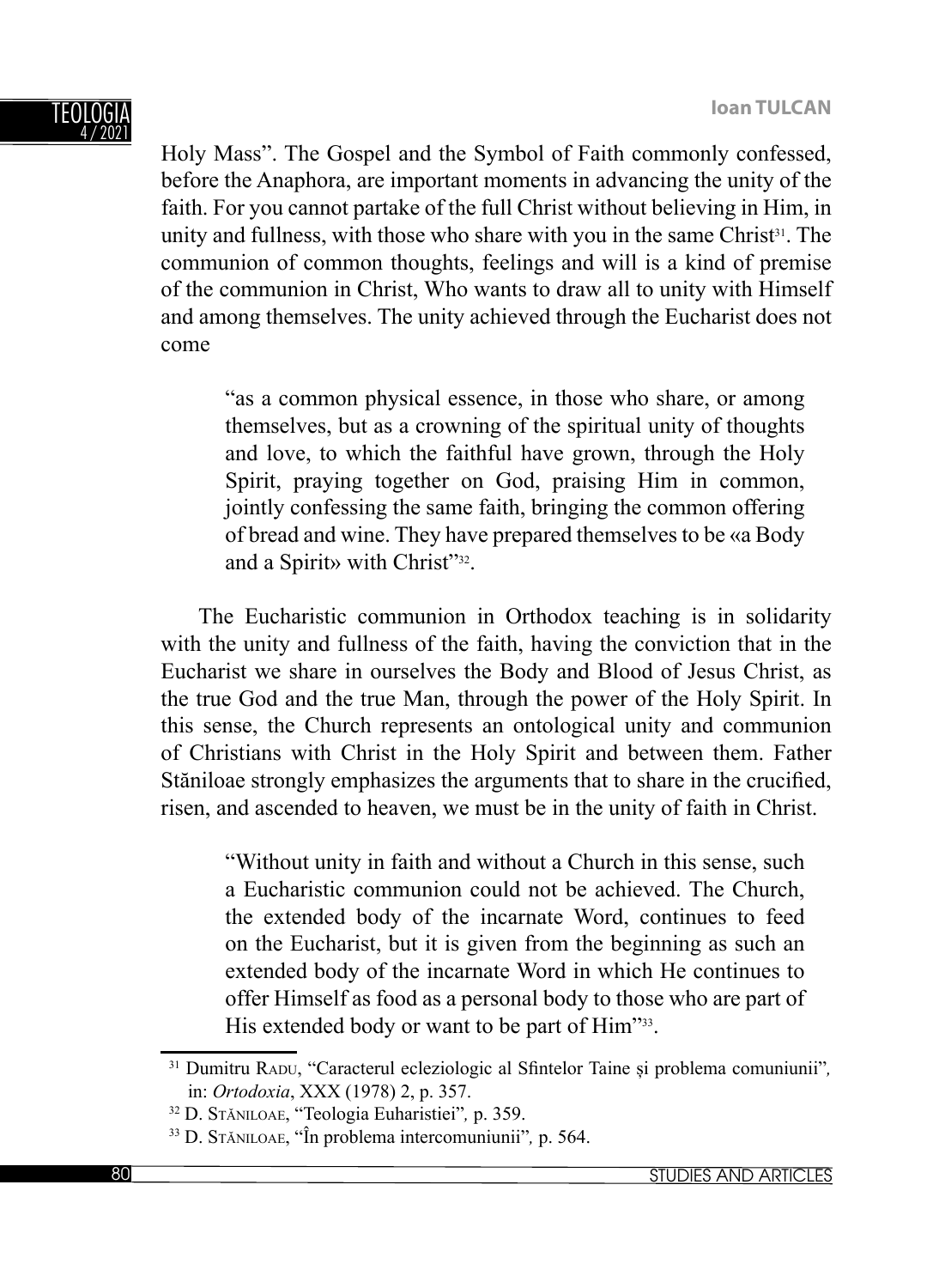#### TEOLOGIA 4 / 2021

The Eucharistic communion means a coronation and a confirmation of the unity of faith of the members of the Church, on the one hand, but also a deepening of this communion of Church faith, on the other. In this way, there is an indestructible link between Eucharistic communion, communion in faith and ecclesial communion, each of the three types of communion, involving, confirming, and supporting the other two. And in this one can see the richness, depth, and beauty of Orthodoxy.

## **VI. Conclusions**

Romanian Orthodoxy and, with it, Romanian Orthodox Theology have the opportunity this year (but, in fact, this is a permanent mission of Orthodox theology) to reflect with the utmost care and responsibility on the Sacrament of the Eucharist and Confession, as Sacraments of the Church, and how Jesus Christ, who is exalted to heaven at the right hand of the Father, is with His Church until the end of the ages, and especially through the Sacraments of the Church. In these pages we have referred to the Sacrament of the Eucharist, in the context of some theological debates, which have created a certain creative effervescence, starting with the second half of the last century and until today. At the same time, we have tried to briefly describe some of Father D. Stăniloae's theological contributions in this regard.

I have shown above what is the place and significance of the Sacrament of the Eucharist in the context of the other Sacraments of the Church, and how it relates to each of them. The common foundation of all the Sacraments was highlighted, but then the specificity of each of them was highlighted, and the relation of this specificity to the Sacrament of the Eucharist.

The Sacrifice and Resurrection of Christ is the foundation of all the Mysteries, but this foundation is put in a special light by the Eucharist, as an update, by the power of the Holy Spirit, of the essential saving acts of Christ. Through His Sacrifice and Resurrection, which become accessible to all people in the Eucharist of the Church, Jesus Christ draws the members of His Mysterious Body, the Church, to share in them and live them existentially in the life of the Church and the world.